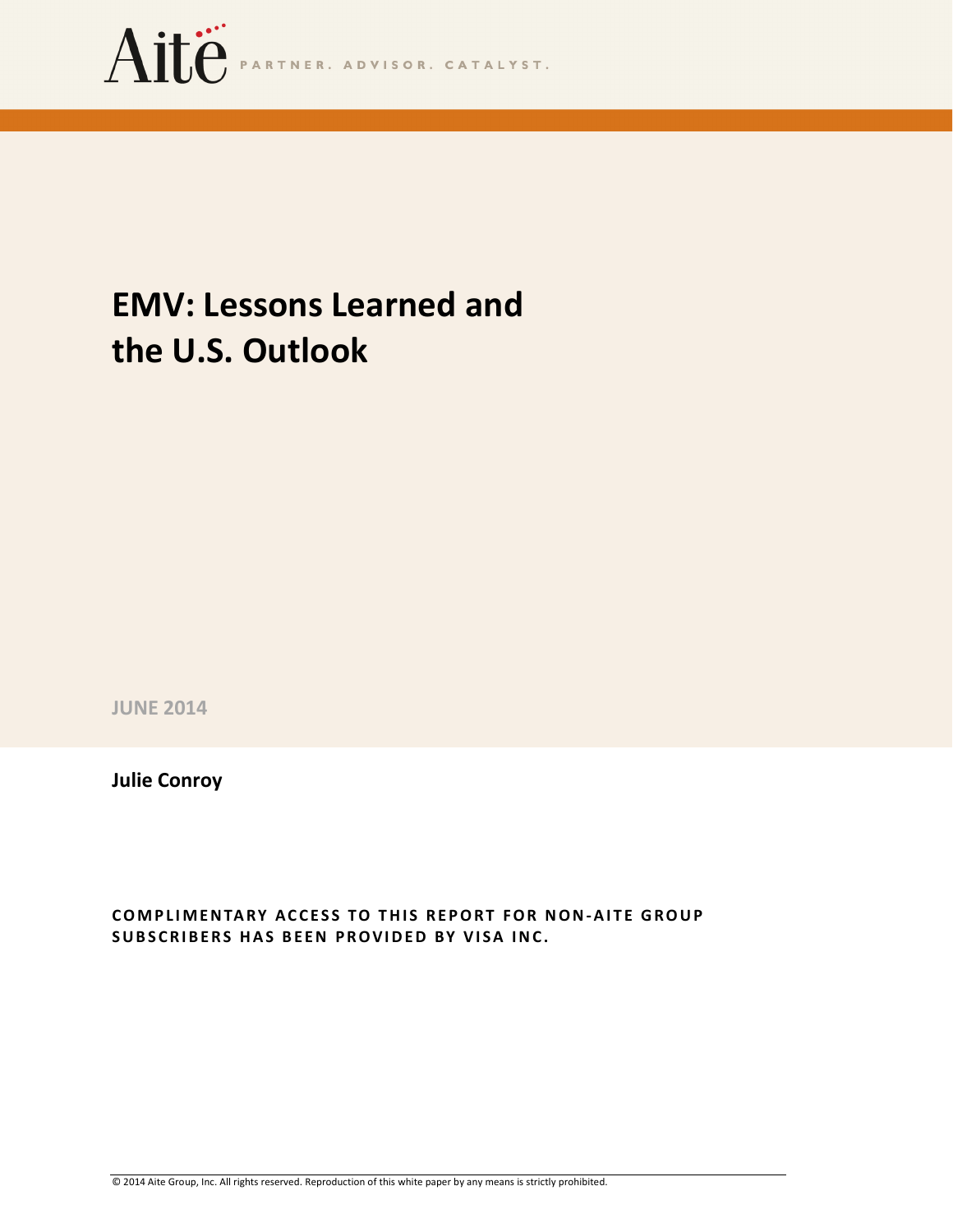## **TABLE OF CONTENTS**

## **LIST OF FIGURES**

| FIGURE 5: COUNTERFEIT CREDIT CARD FRAUD ON SCHEME-ISSUED CARDS IN AUSTRALIA  12 |  |
|---------------------------------------------------------------------------------|--|
|                                                                                 |  |
|                                                                                 |  |
|                                                                                 |  |
|                                                                                 |  |
|                                                                                 |  |
|                                                                                 |  |
|                                                                                 |  |
|                                                                                 |  |
|                                                                                 |  |
|                                                                                 |  |
|                                                                                 |  |
|                                                                                 |  |
|                                                                                 |  |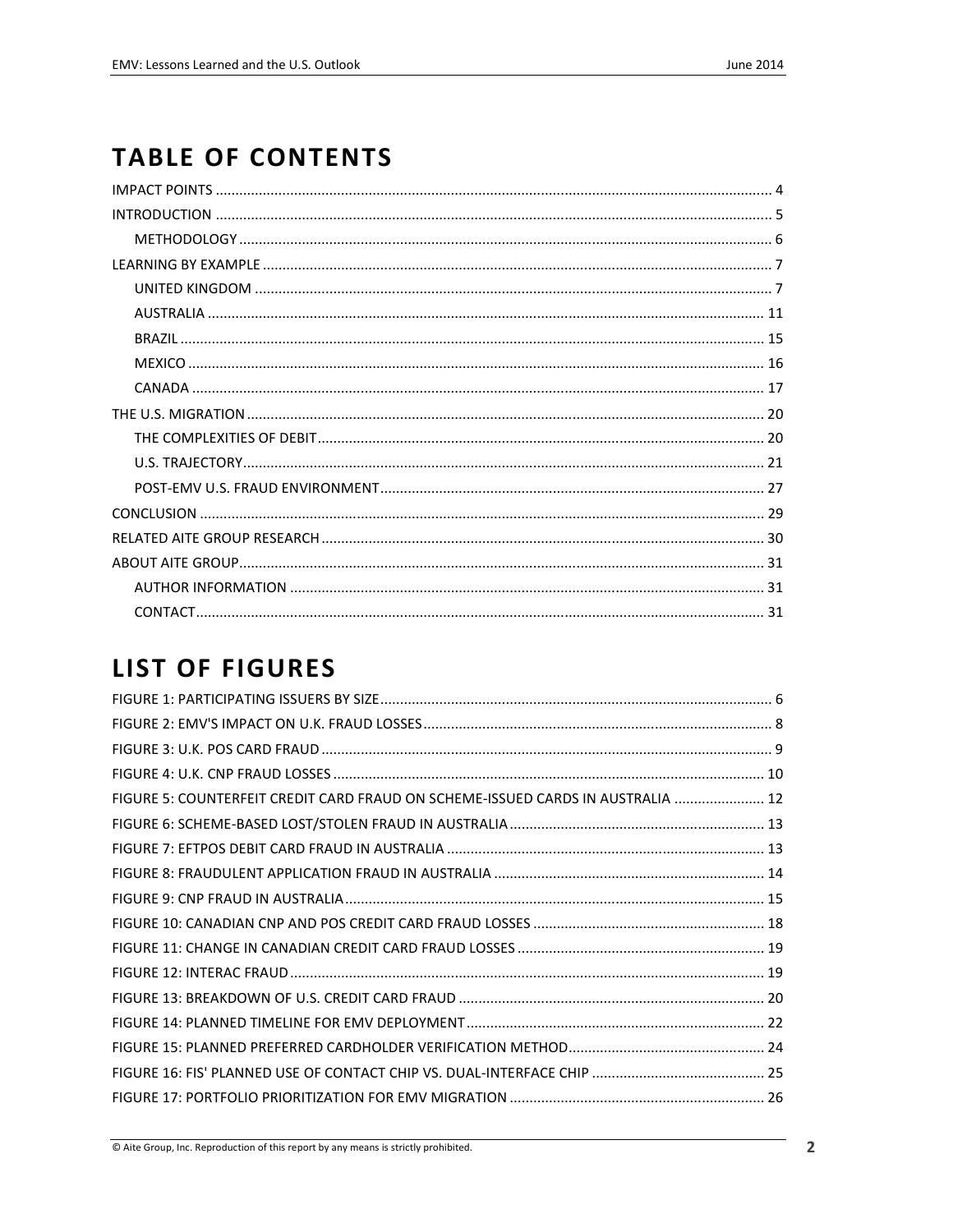| FIGURE 18: PROJECTED NETWORK-BRANDED CREDIT CARDS WITH EMV CAPABILITY 26 |  |
|--------------------------------------------------------------------------|--|
|                                                                          |  |
|                                                                          |  |
|                                                                          |  |

## LIST OF TABLES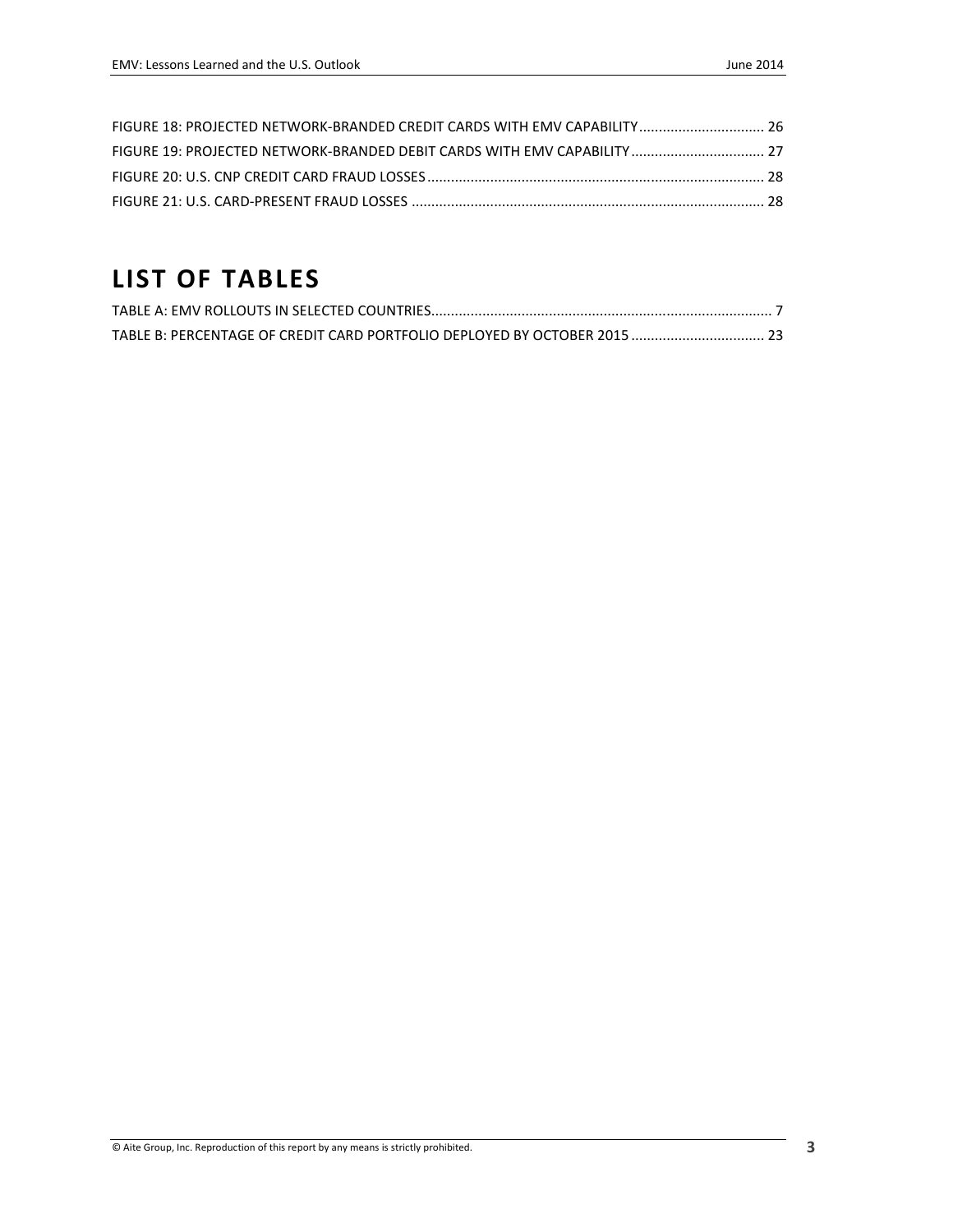## IMPACT POINTS

- Aite Group interviewed card executives in April and May 2014 from U.S. payment networks and 18 of the top 40 U.S. credit card issuers to chart the U.S. EMV trajectory. The participating banks collectively represent 56 % of the outstanding U.S. cardholder base. The report also sources data from a combination of public data and interviews with in-country payments experts to understand other jurisdictions' EMV experiences.
- With U.S. credit card fraud rates at 10 basis points and the uncertainty over the Durbin implications largely resolved, the U.S. EMV migration is once again moving at full speed.
- The issuance process will ramp up in Q4 2014. Eight of the 18 issuers interviewed will begin general issuance to the public by the end of 2014, and three additional issuers will begin general issuance by the end of Q1 2015.
- During the transition period, issuers will need to have nimble and robust analytics that can account for the multiple payment scenarios at the point of sale (POS) and adapt to emerging fraud patterns.
- With a proven answer to counterfeit fraud on its way, the industry will need to focus on bolstering card-not-present (CNP) controls, since CNP fraud has seen a precipitous rise in other countries after the arrival of EMV. The majority of the issuers interviewed either have invested or plan to invest in technologies such as risk-based authentication and/or tokenization for CNP transactions.
- Thirteen of the 18 issuers plan to deploy chip and signature as their preferred cardholder verification method (CVM), one plans to use chip and online PIN, and four are still undecided.
- The majority of issuers are choosing to initially issue contact-chip rather than dualinterface cards; drivers of this decision are cost, a desire to keep the initial deployment as simple as possible, and a belief that the merchant infrastructure will not yet be ready to support contactless transactions in any great scale by the liability shift date.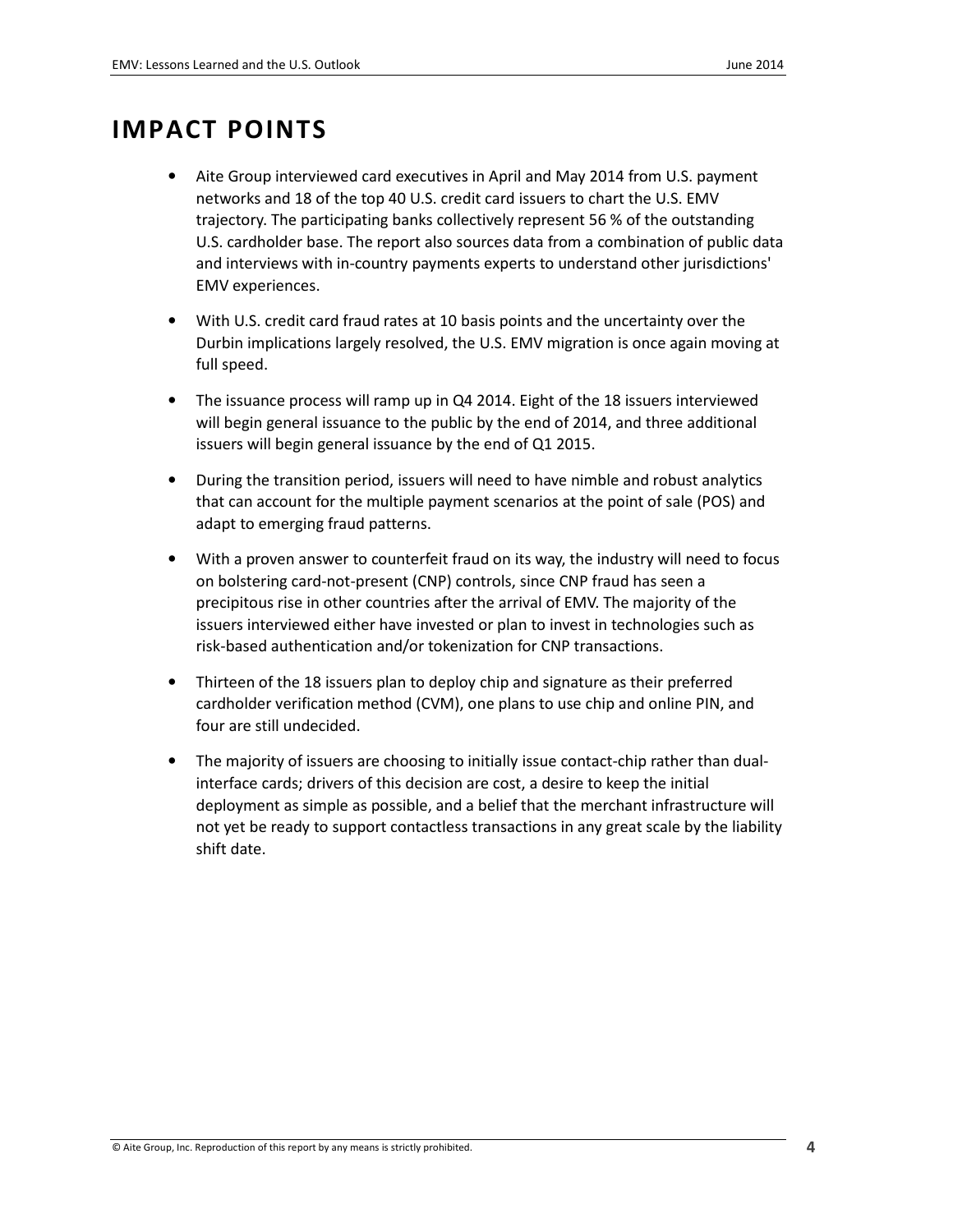## INTRODUCTION

Long an outlier, the United States is finally on its way to joining the more than 80 countries around the world in upgrading its payment card security to the EMV standard, a framework for interoperable chip-based payment cards. The computer chip embedded in the card creates a dynamic code that is unique to each transaction and significantly reduces the risk of counterfeit card use at the POS.

Sharply rising counterfeit card fraud is a key reason why the business case finally works for U.S. issuers. Credit card fraud rates doubled from five basis points in 2007 to 10 basis points in 2014. Debit card fraud is also experiencing rapid rates of increase, as criminal rings prove themselves adept at skimming techniques that capture the track data as well as cardholders' PINs. The fraud problem, combined with a number of other factors, prompted the U.S. payment networks to announce a liability shift in the U.S. market, effective at the POS in October 2015.<sup>1</sup> Other contributing factors include the increasing difficulty that U.S. cardholders have in using their magnetic stripe cards overseas, the desire to accelerate an upgrade to the U.S. terminal infrastructure to facilitate NFC-based mobile payments technology, and the decreasing cost of chips and terminals.

The Durbin amendment requirement that all debit cards be able to support at least two debit networks in order to enable merchant routing choice further complicates the U.S. migration, already complex due to the vast size and highly fragmented nature of the market. The EMV specification was not designed to support this, and considerable industry discussion and debate ensued as the industry iterated its way toward a workable solution. Just as a framework for a solution was beginning to emerge in July 2013, Judge Richard Leon of the U.S. District Court dealt the migration another blow when he rejected Regulation II, the Federal Reserve's implementation of the Durbin amendment. In a sharply worded opinion, Leon stated that the dual routing provision is applicable to signature-debit as well as PIN-debit transactions.

This ruling introduced substantial uncertainty that slowed the industry's EMV migration until the high-profile Target data breach, which became public in December 2013. While EMV would not have stopped the breach, it certainly would have impeded the criminals' ability to monetize it, and the lack of EMV technology in the United States took center stage in subsequent media coverage and congressional hearings. This scrutiny, combined with a ruling by the U.S. Federal Court of Appeals striking down Judge Leon's opinion in January 2014, have re-energized the U.S. EMV migration, which once again is moving forward at full speed.

This Impact Report begins with analysis of the migratory experiences of five countries that preceded the United States in adopting EMV: the United Kingdom, Australia, Brazil, Mexico, and Canada. While each of these environments is unique, the U.S. payments industry can glean many lessons from these countries' experiences. The report then describes the U.S. path to EMV, based on interviews with top U.S. issuers and payment networks. It will conclude with a series of recommendations for U.S. issuers based on the lessons learned from other countries.

© Aite Group, Inc. Reproduction of this report by any means is strictly prohibited. 5

 $\overline{a}$ 

<sup>1.</sup> For more details on the EMV standard, see Aite Group's report EMV: A Roadmap and Guidebook for the U.S. Market, June 2013.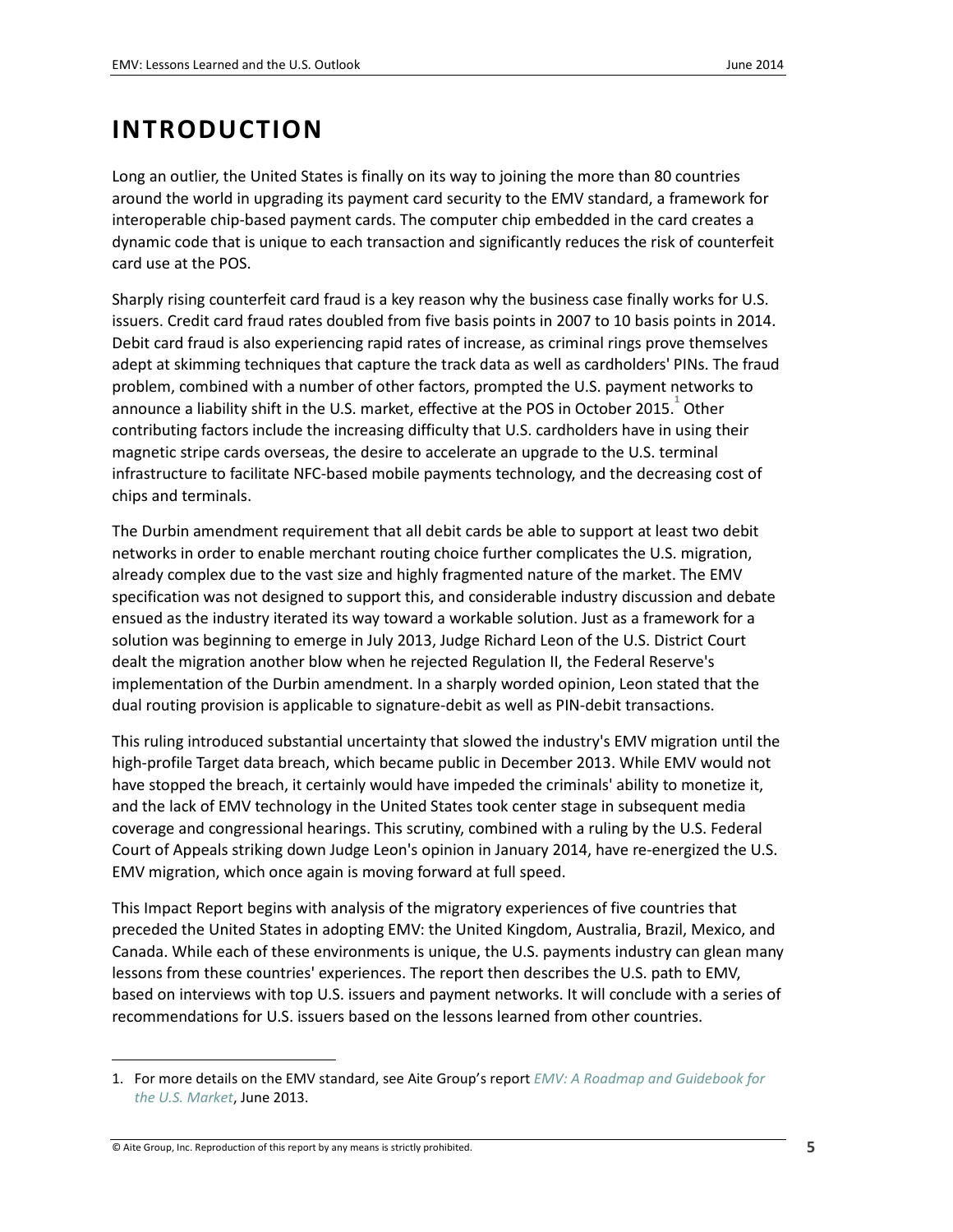### **METHODOLOGY**

Aite Group interviewed 25 card executives from U.S. payment networks and 18 of the top 40 U.S. credit card issuers (Figure 1) and used a combination of public data and interviews with incountry payments experts to understand other jurisdictions' EMV experiences.

#### Figure 1: Participating Issuers by Size



Source: Aite Group interviews with card executives from 18 of the top 40 U.S. issuers and payment networks, April and May 2014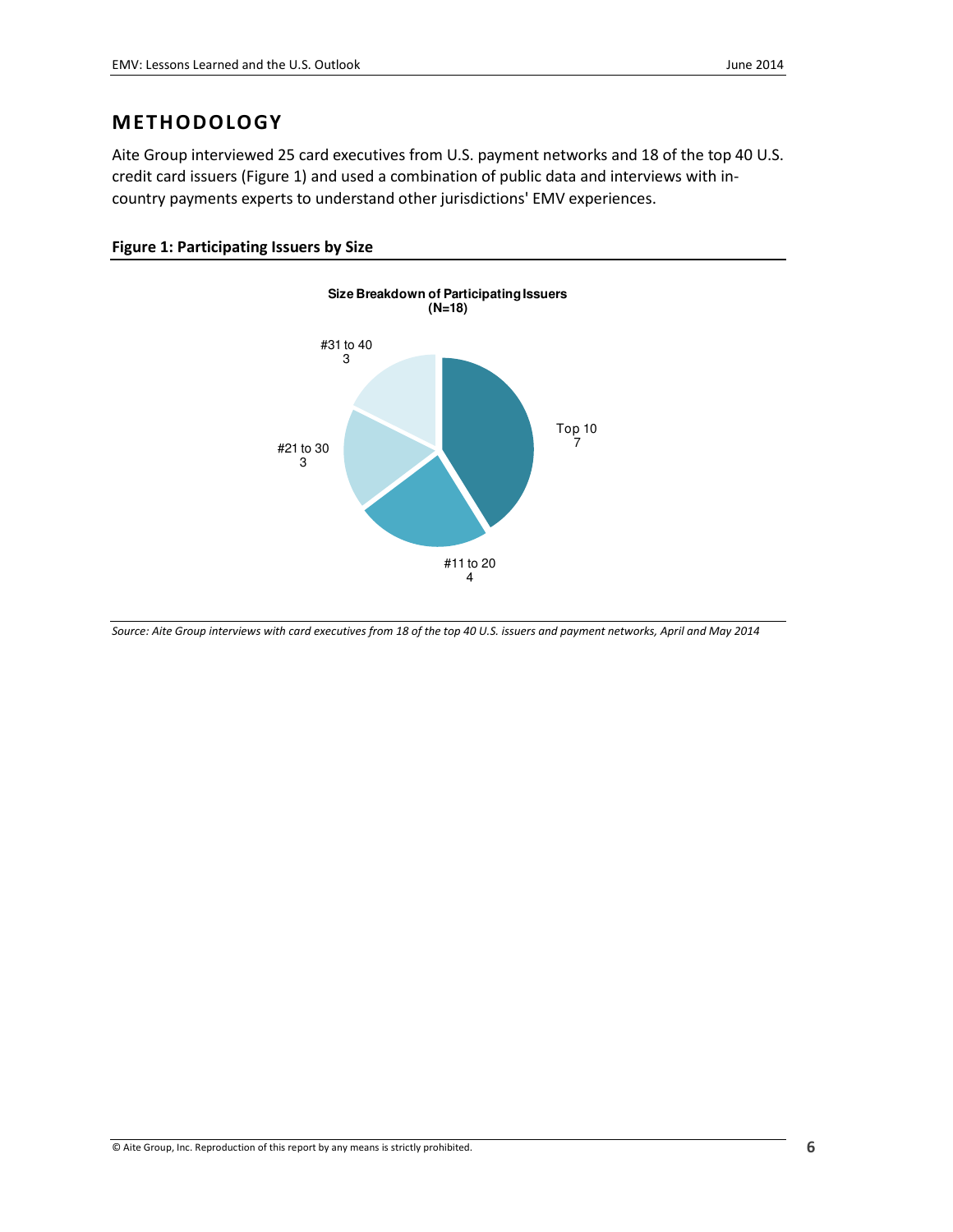## LEARNING BY EXAMPLE

While EMV provides a common standard that allows basic interoperability of chip-based payment cards across EMV-enabled countries, there are many different ways in which the technology has been rolled out. Each country's existing local infrastructure, migration drivers, and competitive environment all impacted the way in which EMV was rolled out as well as the results (Table A).

| <b>Country</b>   | <b>Population</b><br>(millions) | <b>Preferred credit CVM</b> | POS counterfeit fraud liability shift date |
|------------------|---------------------------------|-----------------------------|--------------------------------------------|
| <b>Australia</b> | 22.7                            | Online PIN                  | October 2010-Visa                          |
|                  |                                 |                             | April 2012-MasterCard                      |
| <b>Brazil</b>    | 198.7                           | Offline PIN                 | March 2008-MasterCard                      |
|                  |                                 |                             | April 2011-Visa                            |
| Canada           | 34.9                            | Offline PIN                 | March 2011-Visa, MasterCard                |
|                  |                                 |                             | October 2012-American Express              |
|                  |                                 |                             | October 2015-Discover                      |
| <b>Mexico</b>    | 120.8                           | Signature                   | October 2008-MasterCard                    |
|                  |                                 |                             | April 2011-Visa                            |
|                  |                                 |                             | April 2015-Discover                        |
| U.K.             | 63.2                            | Offline PIN                 | January 2005 – Visa, MasterCard            |

| Table A: EMV Rollouts in Selected Countries |  |  |  |
|---------------------------------------------|--|--|--|
|---------------------------------------------|--|--|--|

Source: Aite Group

### UNITED KINGDOM

The United Kingdom was an EMV pioneer. The payments industry tested the concept with a small pilot in Northampton from May to September 2003, involving 600 merchants and 180,000 cards. The nationwide rollout commenced in 2004, and the liability shift took place in January 2005. The U.K.'s migration happened rapidly in comparison to other countries that have migrated to EMV. This is partly thanks to the largely consolidated U.K. banking environment, as well as the U.K. government's support of EMV education and awareness campaigns. The speed was also partially attributable to the fact that the acquirers own the majority of the POS terminals in the United Kingdom and rent the terminals to the merchants, so the acquiring banks largely bore the cost of reterminalization and passed it on to merchants in the form of increased rents.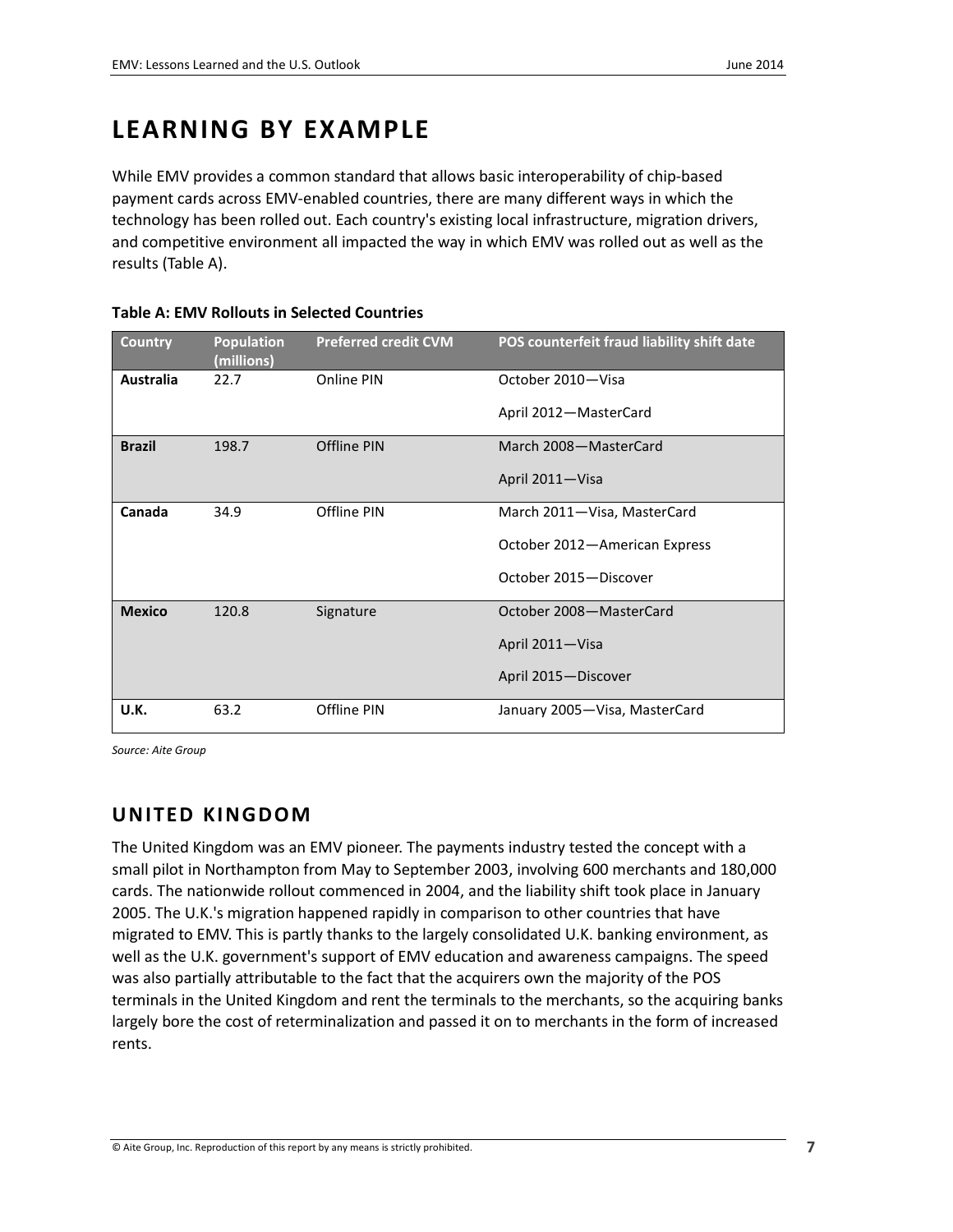Fraud was the clear driver for this move; thanks to the high cost of telecommunications in the United Kingdom and continental Europe, credit card authorizations took place largely offline. This meant that merchants did not place a call to the network in real-time to obtain the transaction authorization from the issuer but instead batched up the transactions and sent them to the network for settlement at the end of the day. As a result, the U.K. card fraud rate was 14 basis points in 2004, higher than the U.S. card fraud rate of five basis points during the same time period.

Because the solution initially needed to work in an environment that was primarily offline, the preferred CVM in the U.K. market was offline PIN. This represented a big change, however; the U.K. lacked a domestic debit network, so consumers had never been required to enter a PIN at the POS. The PIN was not initially enforced as the rollout began; due to attrition concerns, consumers were permitted to "fall back" to signature. This transition period lasted more than a year after the liability shift, until PIN enforcement began on February 14, 2006. A strong privatepublic partnership, heavily supported by the U.K. government, helped to educate consumers and merchants about the switch in a campaign dubbed "I HEART PIN." Even after the proverbial switch was flipped to begin PIN enforcement, issuers still had the latitude to permit fallback to mag stripe.

The EMV protocol, which tackles counterfeit fraud, and the PIN, which addresses lost/stolen fraud, had the desired effect and sharply curtailed counterfeit card fraud and lost/stolen fraud, both of which were at roughly the same level prior to the arrival of EMV (Figure 2).

**Change in U.K. Fraud Losses, 2005 to 2013** 



#### Figure 2: EMV's Impact on U.K. Fraud Losses

Source: Financial Fraud Action UK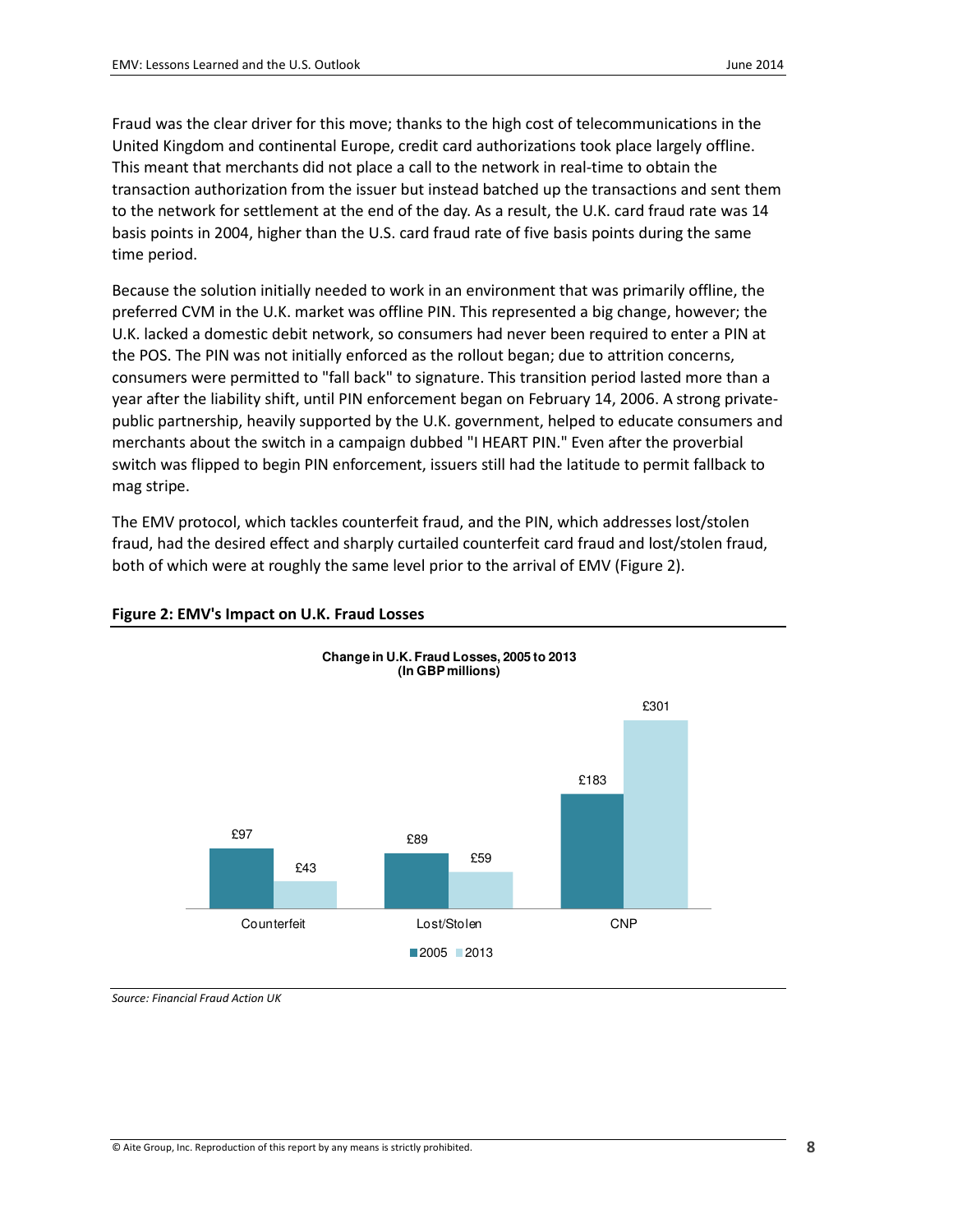Counterfeit fraud rates actually saw a spike in the initial years after the U.K. migration, as criminals leveraged stolen card data overseas in countries, such as the United States, that still relied on the mag stripe. As issuers adjusted their fraud strategies, the cross-border fraud declined, and counterfeit fraud rates dropped dramatically. The organized crime rings behind the attacks on the financial services value chain did not take this hit to their revenue lying down, however. They adjusted their tactics and found ways to skim and capture the PIN, and as a result, the U.K.'s lost/stolen fraud increased 2011 through 2013, while counterfeit card fraud increased slightly in 2012 and 2013 (Figure 3).



#### Figure 3: U.K. POS Card Fraud

Source: Financial Fraud Action UK

 $\overline{a}$ 

Fraud also migrated to the CNP channel; CNP fraud rose sharply in the wake of the U.K. liability shift, growing by 79% between the liability shift in 2005 and its peak in 2008. Development of more advanced fraud analytics by issuers and merchants, as well as increased use of 3-D Secure technology (i.e., MasterCard SecureCode, Verified by Visa, and American Express SafeKey) helped to rein in the rising problem, although fraudsters' corresponding adjustments are once again causing losses to rise, as shown in Figure 4. $^{2}$ 

<sup>2.</sup> For more details on 3-D Secure, see Aite Group's report 3-D Secure: Poised to Live Long and Prosper, March 2013.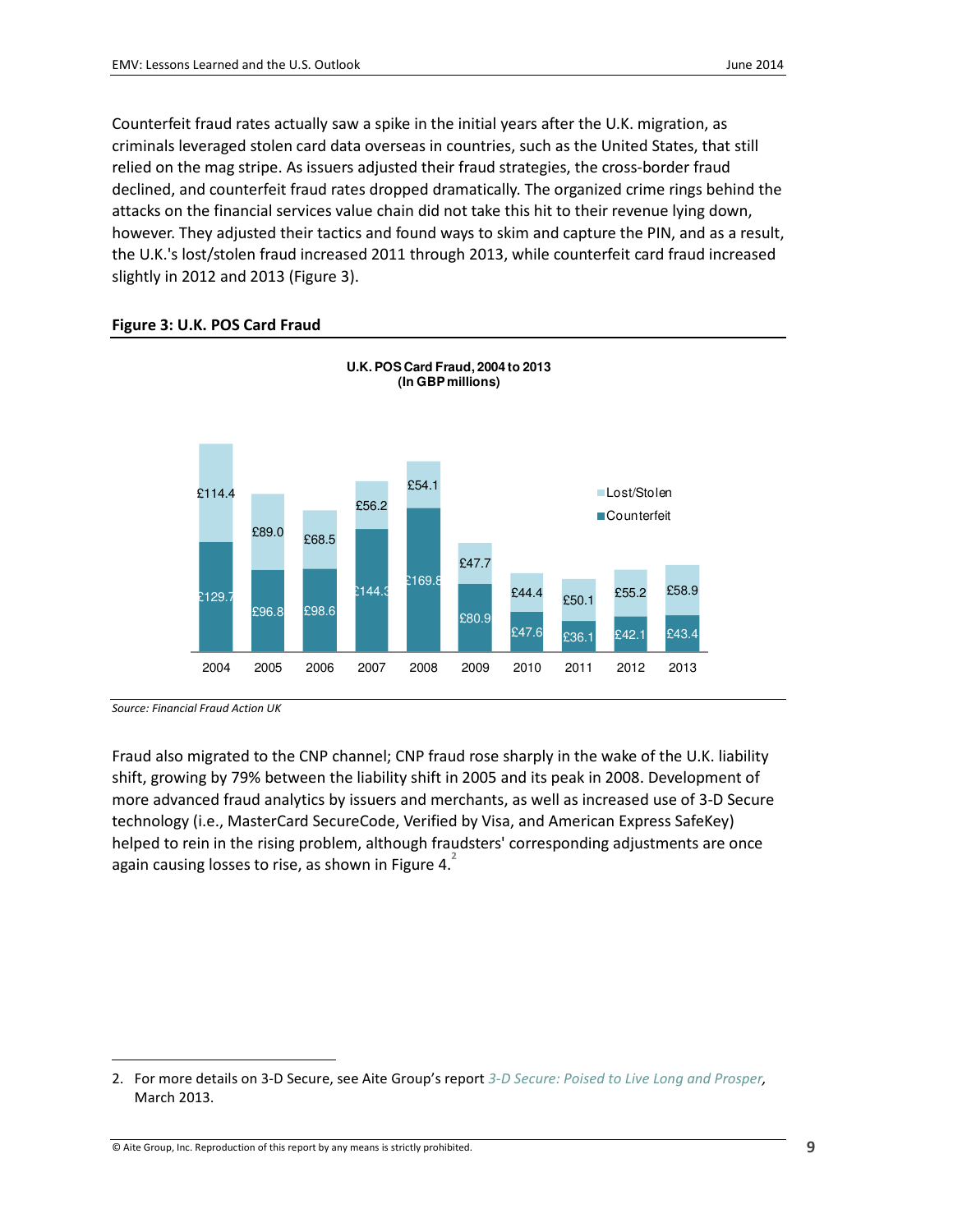#### Figure 4: U.K. CNP Fraud Losses



Source: Financial Fraud Action UK

 $\overline{a}$ 

Another adjustment that criminals have made just recently is to increase their attacks on the ATM channel. According to Financial Fraud Action UK, there were 7,525 incidents in the first four months of the year in 2013, compared to 2,553 in a similar period in 2012. U.K. ATM fraud losses rose by 11% to GBP16.2 million in the first half of 2013, compared to GBP14.6 million in the first half of 2012. $3$  Techniques employed include:

- Card theft: A low-tech approach in which the criminal shoulder-surfs to learn a customer's PIN, then steals his or her card as he or she leaves the ATM.
- Card entrapment: A device is put in place to trap the card inside the ATM, and the PIN is captured via either a pinpoint camera or shoulder-surfing. Once the victim leaves, the criminal releases the device and retrieves the card.
- Cash trapping: A "claw" is inserted into the ATM machine to prevent the cash from being issued to the victim, trapping it inside the machine until the victim leaves.
- Phishing: Criminals are employing phishing techniques via email and phone calls to try to trick unwitting consumers into providing their PIN data.

<sup>3.</sup> Shane Croucher, "Cashpoint Card Fraud Leaps 200% in One Year," International Business Times, June 6, 2013.

 $\heartsuit$  Aite Group, Inc. Reproduction of this report by any means is strictly prohibited.  $10$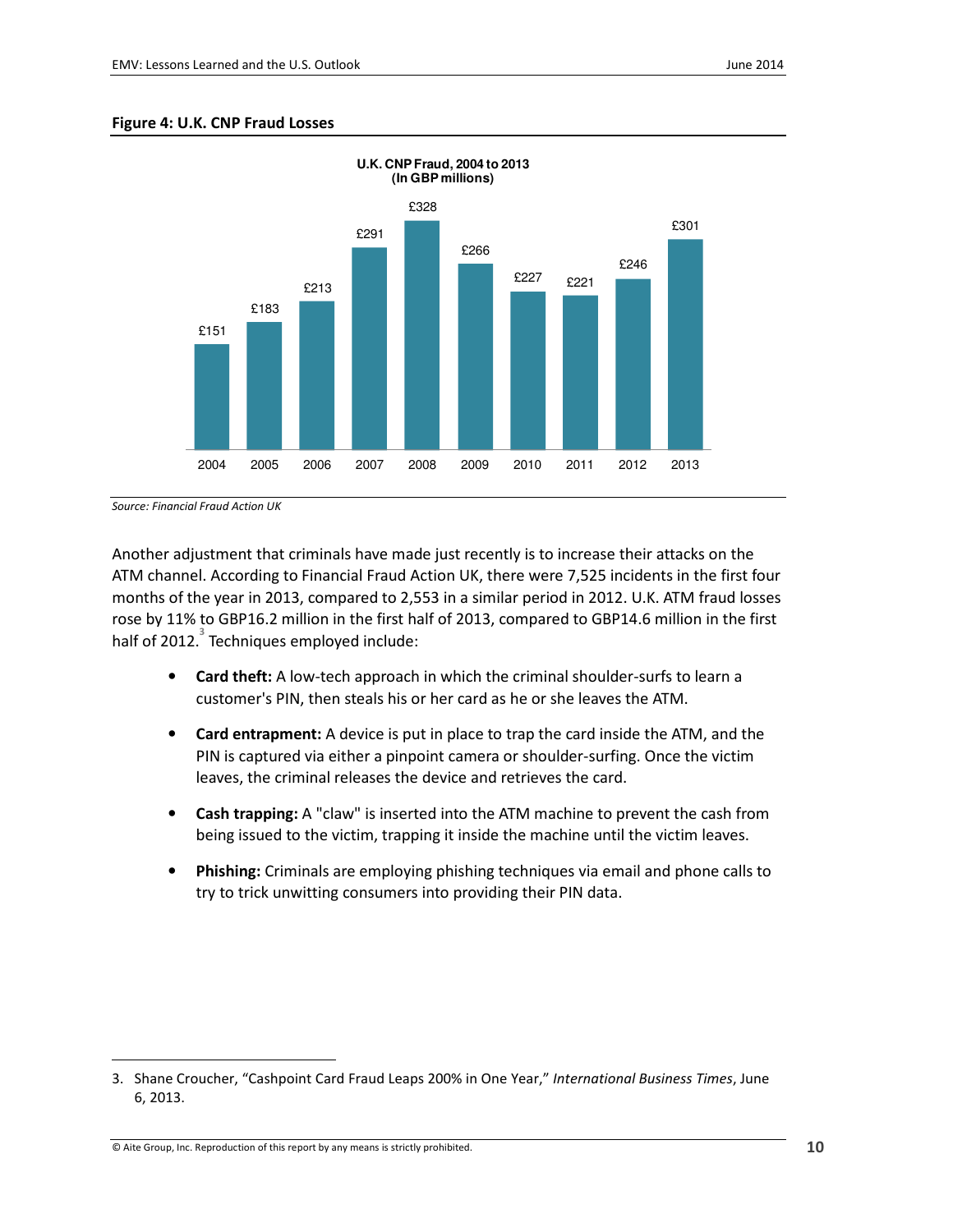### **AUSTRALIA**

Unlike the United Kingdom, fraud was not the primary driver of Australia's migration to EMV. When the Australian card industry held its first chip card migration forum in 2007, card fraud was just six basis points, partly because Australia's credit card authorizations take place online and in real time. Australia's migration was a proactive step; card networks and issuers initiated the migration in anticipation of future fraud and also to facilitate a payment infrastructure that was more compatible with that of the U.K., Europe, and parts of Asia. Without fraud as the driver, however, Australia's journey to EMV lacked the sense of urgency that existed in the U.K. Instead of the clockwork precision and speedy time frame that marked the U.K. migration, the Australian migration took place at a meandering pace over the course of 11 years.

Australia has a fairly concentrated banking ecosystem, with four major banks controlling much of the market: Commonwealth Bank of Australia, ANZ Bank, Westpac, and National Australia Bank. In addition to these banks, Australia has over 100 credit unions and building societies and a handful of regional banks. As of February 2014, Australia had 15.7 million credit and charge cards and 38.3 million debit cards in circulation. Debit card purchase volume was AU\$188.8 million in 2013, while credit card purchase volume for the same time period was AU\$261.9 million.<sup>4</sup> Eftpos is Australia's proprietary debit network, which enjoys a 75% market share of debit transactions. Thanks to Eftpos' strong market share, all of Australia's terminals (except for unattended terminals) were PIN-capable at the outset of the migration.

In 2003, ANZ Bank became the first Australian bank to issue EMV cards to selected portfolios. By 2007, Westpac, Commonwealth, and Macquarie had followed suit, resulting in over 1 million EMV-enabled cards in circulation. In May 2007, the Australian Payments Clearing Association (APCA), Australia's primary payments association, hosted the "Chip for Australia Implementation Forum," which was attended by financial institutions (FIs), retailers, and card networks. As an outcome of this meeting, the APCA established the Chip Payments Programme for Australia in January 2008 to provide industry-wide coordination of the migration.

The terminal upgrade costs were borne by both acquirers and merchants; acquirers own 75% of the terminals in Australia's market, while a handful of very large merchants choose to purchase their own terminals outright. To incent the migration, card networks offered a lower interchange rate for a period of time to subsidize the costs for retailers that committed to upgrade their terminals by January 2009. Another incentive came in the form of a liability shift, with fraud liability at the POS shifting to merchants that had not updated their infrastructure to support EMV. While the card networks initially set their sights on a 2009 transition, concern over merchant and consumer readiness resulted in a postponement to 2014. MasterCard's ATM and POS liability shift took place in April 2012, while Visa set its liability shift date for POS and ATM transactions at April 2013. Eftpos has yet to implement a formal liability shift but intends to migrate the network by the end of 2014.

The final milestone for the Australian migration is to phase out signature and enforce the PIN requirement. The conversion date is set for August 1, 2014, and an education campaign called PINwise is underway. The PIN won't actually be necessary for a sizeable number of transactions.

#### © Aite Group, Inc. Reproduction of this report by any means is strictly prohibited.  $11$

 $\overline{a}$ 

<sup>4.</sup> Reserve Bank of Australia, http://www.rba.gov.au/statistics/by-subject.html.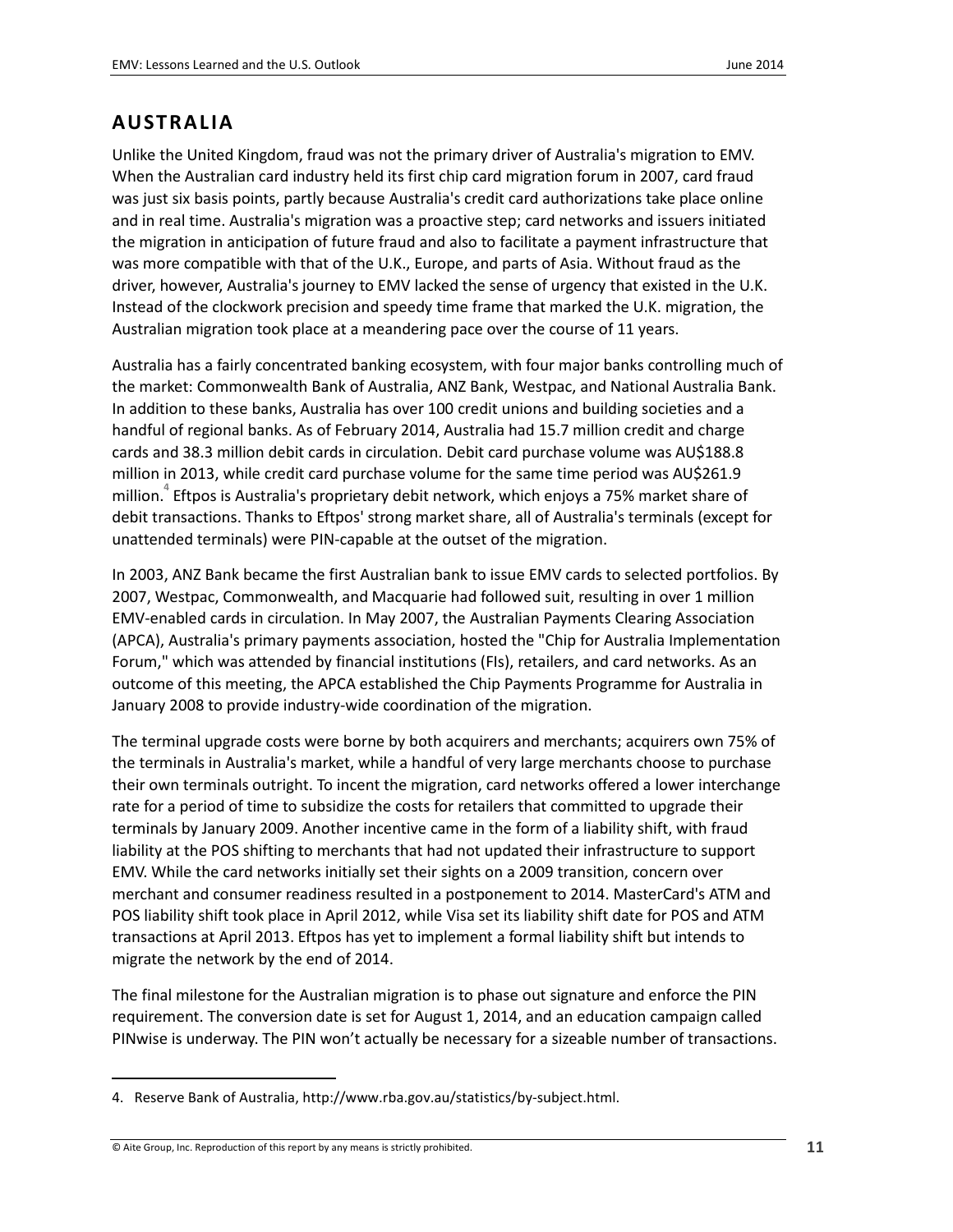Contactless capabilities are quite advanced in Australia, and no CVM is required for contactless transactions under AU\$100.

#### EMV'S IMPACT IN AUSTRALIA

Because of Australia's slower pace of migration, it is more difficult to look at a single tipping point in analyzing EMV's impact there than it is with the U.K. That said, key trends are emerging. As the penetration of EMV-enabled cards and terminals progressed in Australia, banks began to see declining counterfeit losses on network-branded cards. These gains were temporarily offset by a dramatic spike in cross-border fraud in 2011, as criminals adjusted and increased their use of Australian payment cards in non-EMV-enabled countries. Once issuers adjusted their authorization strategies, losses resumed their downward trend in 2012 (Figure 5).

#### Figure 5: Counterfeit Credit Card Fraud on Scheme-Issued Cards in Australia



Source: Australian Payments Clearing Association

Australia has seen a slight dip in lost/stolen fraud as it has moved to transactions secured with chip-and-PIN technology, though the benefits have not been as substantial as those experienced in the United Kingdom. 2012 saw an uptick in lost/stolen fraud losses, but this trend should be reversed once PIN is strictly enforced starting in August 2014 (Figure 6).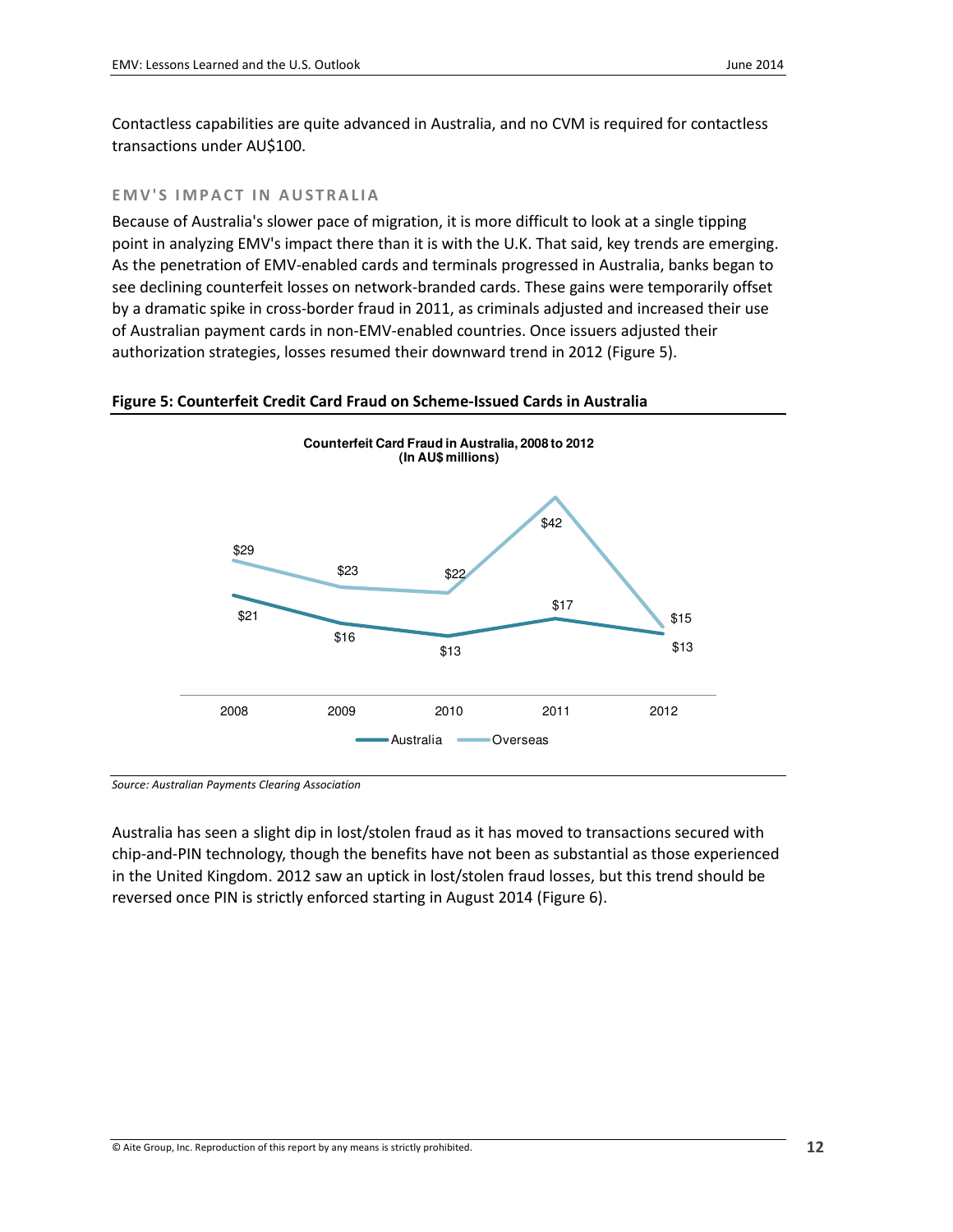#### Figure 6: Scheme-Based Lost/Stolen Fraud in Australia



**Lost/Stolen Fraud in Australia, 2008 to 2012 (In AU\$ millions)**

Source: Australian Payments Clearing Association

Eftpos was much later to initiate its EMV migration than the international card brands, with efforts only beginning in earnest in 2013. Likely as a result of its less fortified defenses, Eftpos has seen increasing fraud losses. Eftpos-enabled transactions experienced a dramatic spike in the wake of a series of fraud attacks on merchant terminals in 2009. Notably, a PIN was used in the vast majority of Eftpos fraudulent transactions, since it is difficult to effect an Eftpos transaction in a PIN-less environment (Figure 7).

#### Figure 7: Eftpos Debit Card Fraud in Australia



Source: Australian Payments Clearing Association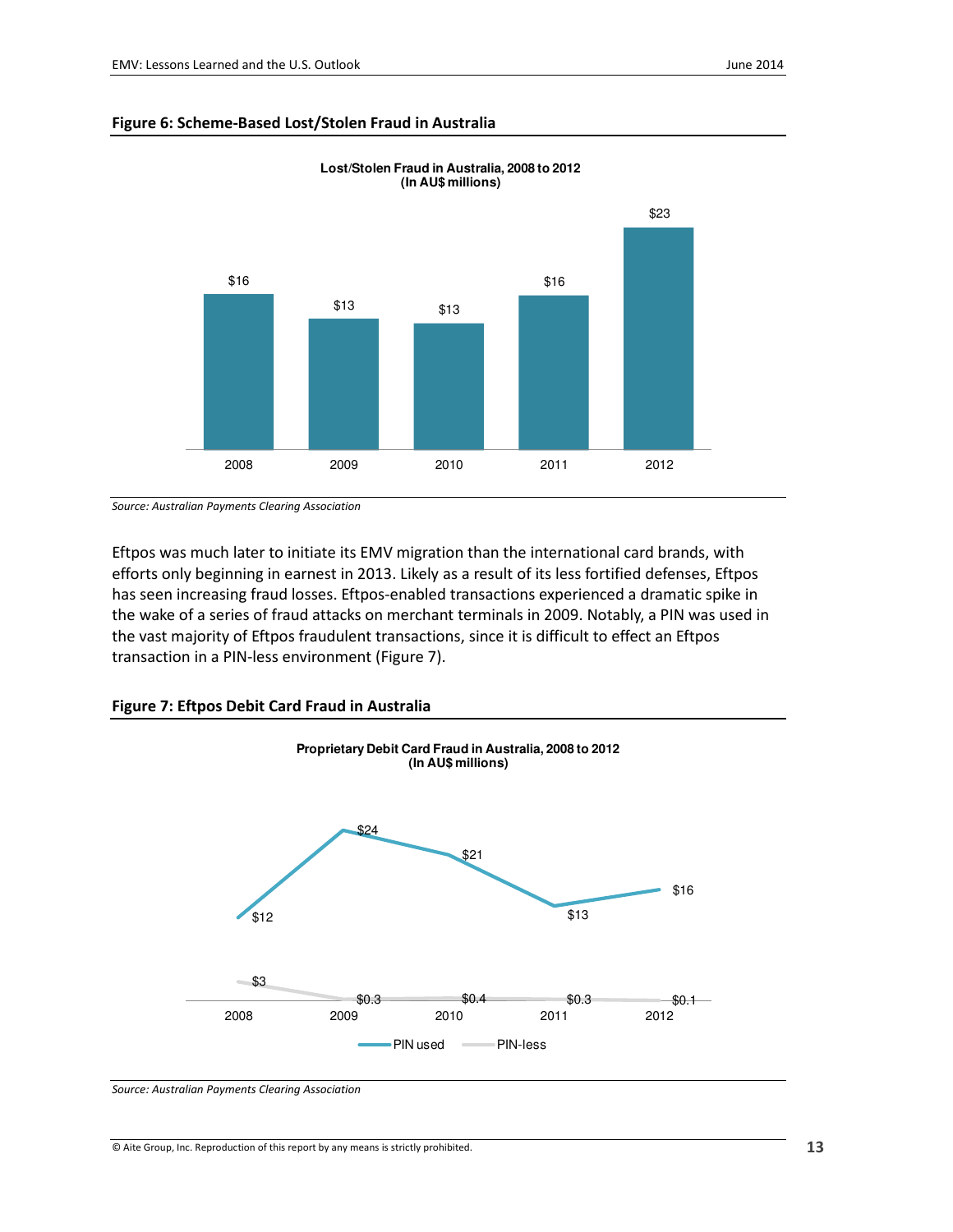As fraud at the POS becomes more difficult to perpetrate, criminals adjust their tactics. One way they do this is by submitting applications for credit cards using fraudulent identities. 2012 saw more than a threefold increase in fraudulent application fraud (Figure 8). While one data point is not enough to confirm a trend, it does mirror the experience of large U.K. issuers that saw 450% to 800% year-over-year increases in fraudulent application losses in the wake of their migration.



#### Figure 8: Fraudulent Application Fraud in Australia

Source: Australian Payments Clearing Association

Similar to the U.K. experience, Australia has seen sharp increases in CNP fraud losses as a result of both the growing popularity of digital commerce and a more fortified POS (Figure 9). CNP losses saw a slight decline in 2012, a hopeful sign as merchants and issuers deploy increased fraud analytics to detect CNP fraud and use tools such as 3-D Secure. MasterCard made 3-D Secure a requirement for online purchases over AU\$200; Visa requires that all cards be enrolled in Verified by Visa but does not have an equivalent mandate for merchant use. There is some discussion that the Australian government may issue a mandate of its own requiring 3-D Secure.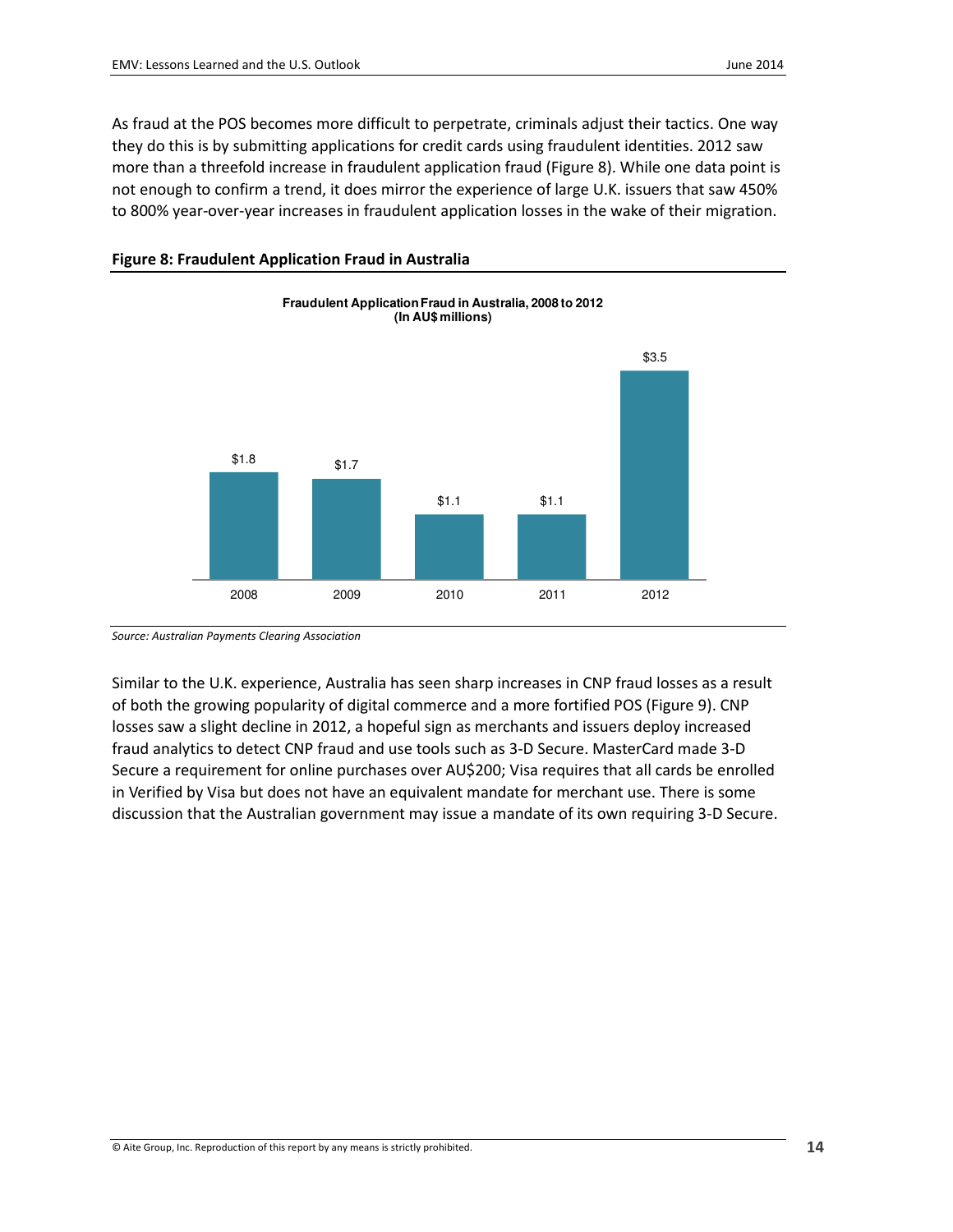#### Figure 9: CNP Fraud in Australia



**CNP Fraud in Australia, 2008 to 2012** 

Source: Australian Payments Clearing Association

### BRA ZIL

 $\overline{a}$ 

With more than 625 million cards in circulation, Brazil is one of the largest markets to migrate to EMV. As with the United Kingdom, fraud was the principal driver of Brazil's move; at the outset of the migration, Brazil's card fraud rate exceeded 15 basis points. Statistics released by Banco Real ABN Amro illustrate the extent of the pain: Between 2004 and 2006, Banco Real's counterfeit fraud grew at a 43.5% compound annual growth rate.

The Brazil banking sector is highly consolidated, with five large banks generating 70% of card volume. Credit cards did not take hold in Brazil until 1994, when its prolonged period of hyperinflation came to a close. As card use began to take off, so too did the fraud—by 1996, Brazil had one of the highest card fraud rates in the world. In the late 1990s, a handful of banks began a small smart-card pilot, even though at this early stage of the market smart cards cost US\$16 each, and compatible terminals cost US\$1,800.

This small pilot transitioned into a countrywide EMV rollout by the 2000s. MasterCard set its liability shift date for March 2008, while Visa's liability shift date was set for April 2011. The decision to use offline PIN as the CVM in Brazil was driven by a few factors. Most importantly, as in Europe, the telecommunications infrastructure at the inception of the migration was not robust, so a majority of transactions took place offline. Hybrid debit/credit cards are common in Brazil, making it easier to deploy PIN for credit, since the same PIN is used for both transactions. The choice of offline PIN was due to the complexity involved in upgrading the legacy processing

<sup>5.</sup> Smart Card Alliance, accessed on May 16, 2014, http://www.smartcardalliance.org/articles/2008/05/19/latin-american-banks-moving-rapidly-tosmart-cards-news-from-smart-card-alliance-ctst-conference.

 $\heartsuit$  Aite Group, Inc. Reproduction of this report by any means is strictly prohibited.  $15$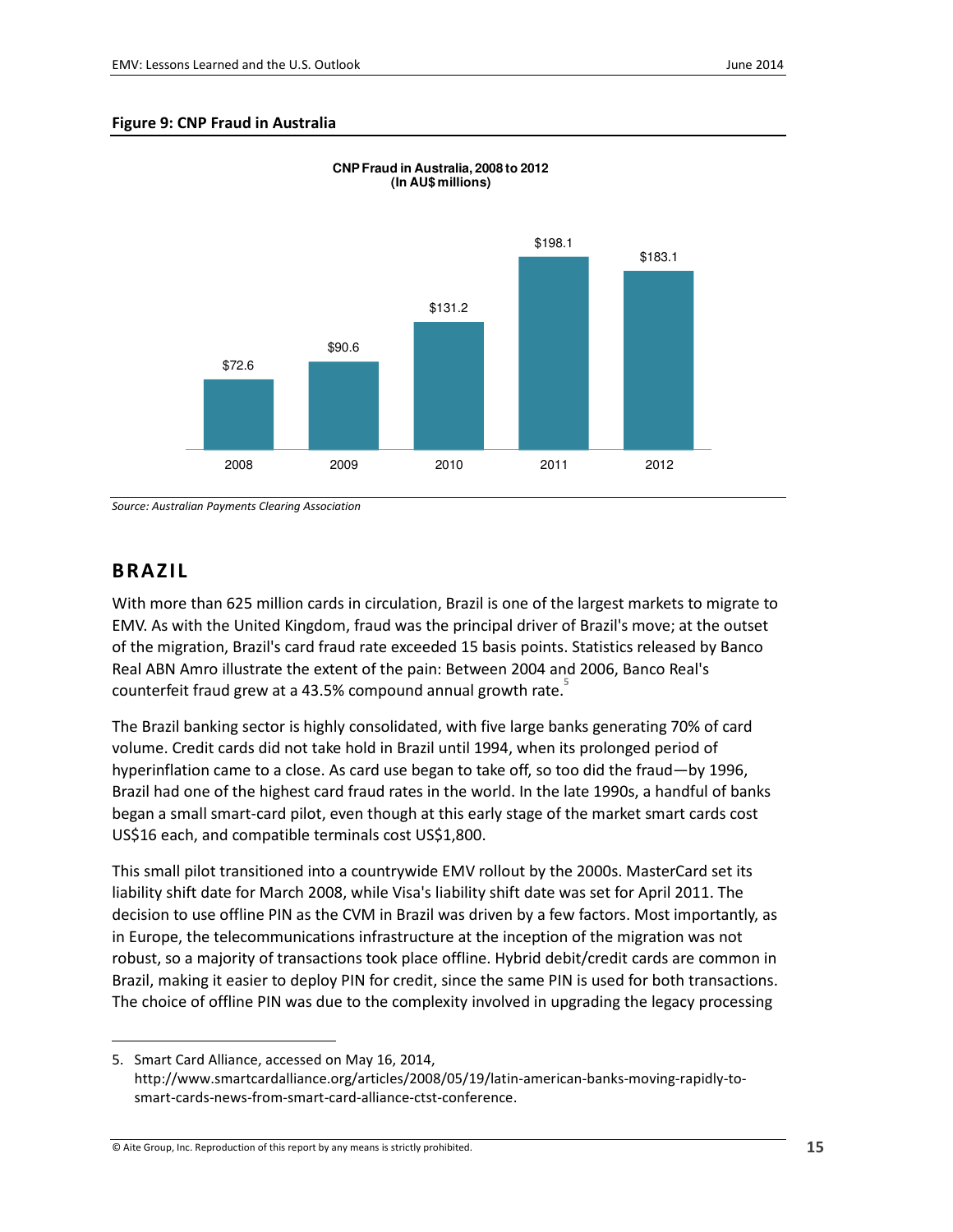systems to support online PIN. In addition, lost/stolen fraud was a significant problem at the time of the migration.

Acquirers were able to aggressively push the reterminalization forward, thanks to two primary factors: Terminals are largely rented from acquirers in the Brazilian market (as opposed to purchased from the manufacturer), and Visa and MasterCard had ownership stakes in two large Brazilian acquirers. In fact, upgrades to terminals outpaced card issuance: By the end of 2009, 95% of Brazil's terminals were EMV-compliant, while only 60% of scheme-based credit cards and 25% of scheme-based debit cards were EMV-enabled. The fraud-prevention benefits of EMV were also proven in Brazil; by the end of the migration, Brazil's card fraud rate had decreased from 15 basis points to six.

Brazil also provides a good example of a country that went to market with a plain vanilla implementation of EMV and then expanded upon its capabilities as the market progressed. Many Brazilian issuers are reissuing cards with upgraded memory capacity to take advantage of the other benefits smart cards can offer, such as transit applications (Pao de Acucar), Brazil's national program that enables digital signatures using public-key encryption; advanced loyalty programs (Puntos Bancomer); and even public benefits such as meal vouchers (Alelo).

### MEXICO

 $\overline{a}$ 

Of the countries examined in this report, Mexico's card market was the least mature at the inception of its migration. This presented both opportunities and obstacles. While there was less legacy infrastructure to upgrade, Mexico lacked the fraud impetus that pushed other countries rapidly down the path to EMV. As in Brazil, the Mexican banking market is highly consolidated, with the five largest banks enjoying 90% of the credit card market share. Debit cards are issued under the Visa Electron or MasterCard brands, as well as under the domestic brand Carnet.

While Mexico is Latin America's second-largest card market, the electronification of payments is still emerging in comparison to more established card markets such as the U.K., Canada, and Brazil. Empowered by presidential decree, 15 Mexican banks created the Fund of Infrastructure of Electronic Payment Means (FIMPE) in 2004 to promote the electronification of payments in Mexico. At the outset of the initiative, 95% of Mexico's 2.38 million merchants did not have a payment terminal for card acceptance. One of FIMPE's accomplishments was to triple the installed base of credit and debit card terminals from 175,000 to 475,000 in five years. Incentives were also provided to consumers to increase the use of payment cards at the POS (including a lottery that gave away 3,100 cars).

This helped Mexico grow from a market in which only 30% of payments were non-cash in 2005 to 40% card payment penetration just four years later. Card penetration also saw rapid growth in the mid-2000s. In 2009, the number of debit cards issued by Mexican banks was 60.8 million, up from 36 million in 2005, and the number of POS terminals rose from 201,852 in 2005 to 446,792

 $\circ$  Aite Group, Inc. Reproduction of this report by any means is strictly prohibited.  $16$ 

<sup>6.</sup> EMV Migration Study and Market Analysis on Mexico and Brazil, Smart Card Alliance Latin America, 2009.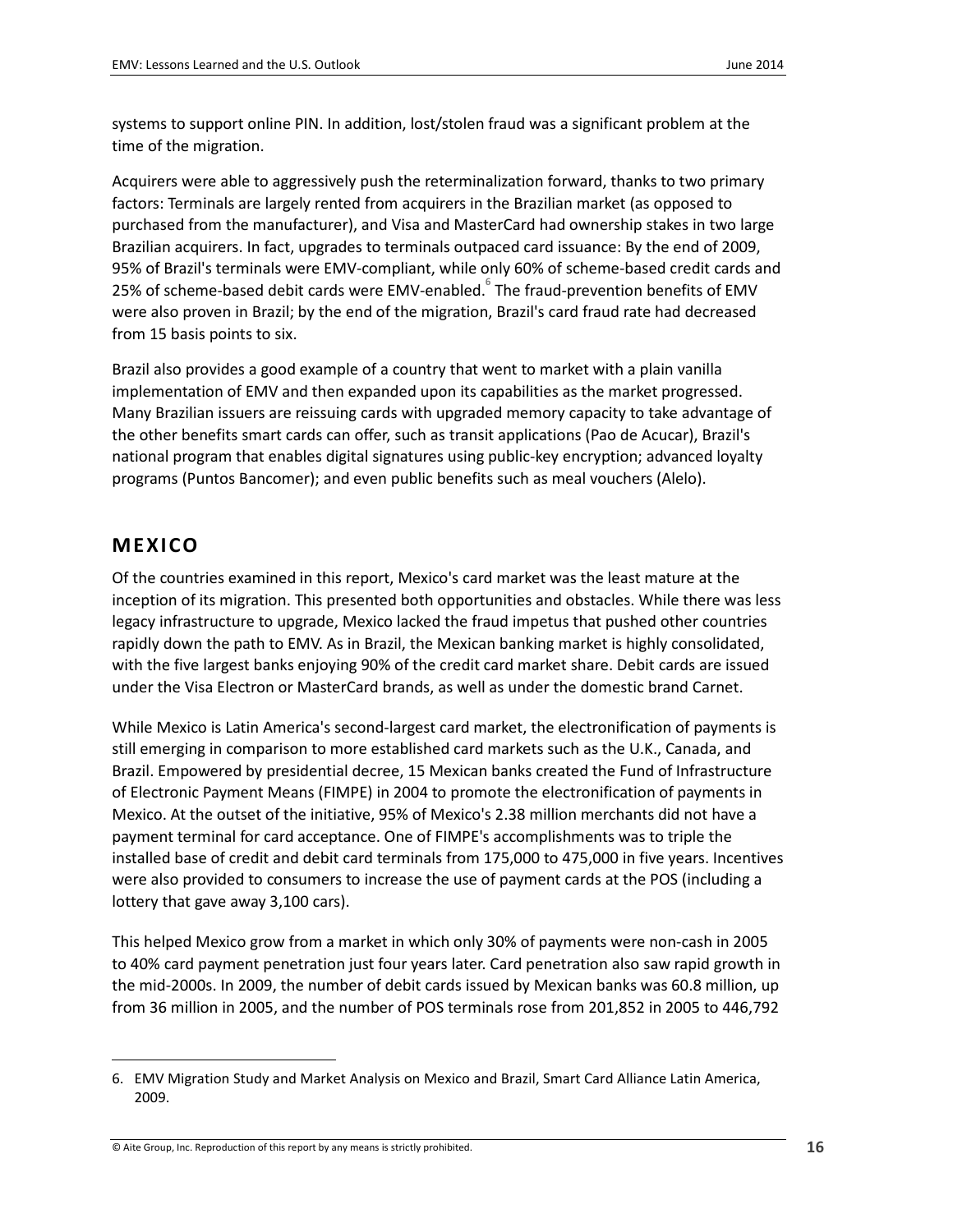in 2009.<sup>7</sup> Credit card penetration grew from 12.5 million cards in 2005 to 22 million in 2009, 5% of which were EMV-capable.

The early presence of EMV in Mexico's credit card market has ensured that POS fraud was not a significant issue. CNP fraud was initially a bigger challenge, but a Mexican government directive set forth a recommendation for 3-D Secure that has been interpreted as a mandate by Mexican banks. It has been successful in decreasing Mexico's CNP fraud rate.

## **CANADA**

 $\overline{a}$ 

Canada is another consolidated banking market, with five large banks controlling a sizeable share of the market; Canada has another 75 smaller regional banks and 394 credit unions. There were 73.9 million Visa- and MasterCard-branded credit cards in circulation at the end of 2012.<sup>8</sup>

Similar to the United Kingdom and Brazil, fraud was the primary impetus for the Canadian migration to EMV. Canadian issuers had not invested as heavily as their U.S. counterparts in fraud analytics and made the decision to migrate to EMV in response to rising fraud. Visa Canada announced the move in June 2003, and MasterCard and Interac (Canada's proprietary debit network) followed with announcements of their own in 2005. MasterCard's roadmap largely aligned with Visa's, and the initial roadmap had the liability shift taking place in October 2010, but Visa and MasterCard jointly agreed to extend that deadline to March 2011 to provide better merchant readiness. Interac chose not to implement a liability shift but instead required all debit cards to be chip-enabled by December 2012, with ATMs upgraded by the same date.

No fallback was permitted at the ATM. Interac will discontinue support for non-EMV transactions at the POS in 2015. Any issuer that had not chip-enabled its debit portfolio by December 2012 was subject to Interac fines. American Express and Discover did not announce their roadmap until 2010 and 2012, respectively; American Express's liability shift took place in October 2012, and Discover's October 2015 liability shift aligns with its U.S. timeline.

<sup>7.</sup> "Payment, Clearing, and Settlement Systems in Mexico," Bank for International Settlements, accessed on May 16, 2014, https://www.bis.org/publ/cpss97\_mx.pdf.

<sup>8.</sup> "Credit Card Fraud and Debit Card Fraud Statistics as of December 2013," Canadian Bankers Association, accessed on May 16, 2014, http://www.cba.ca/en/component/content/publication/69 statistics.

 $\circledcirc$  Aite Group, Inc. Reproduction of this report by any means is strictly prohibited.  $17$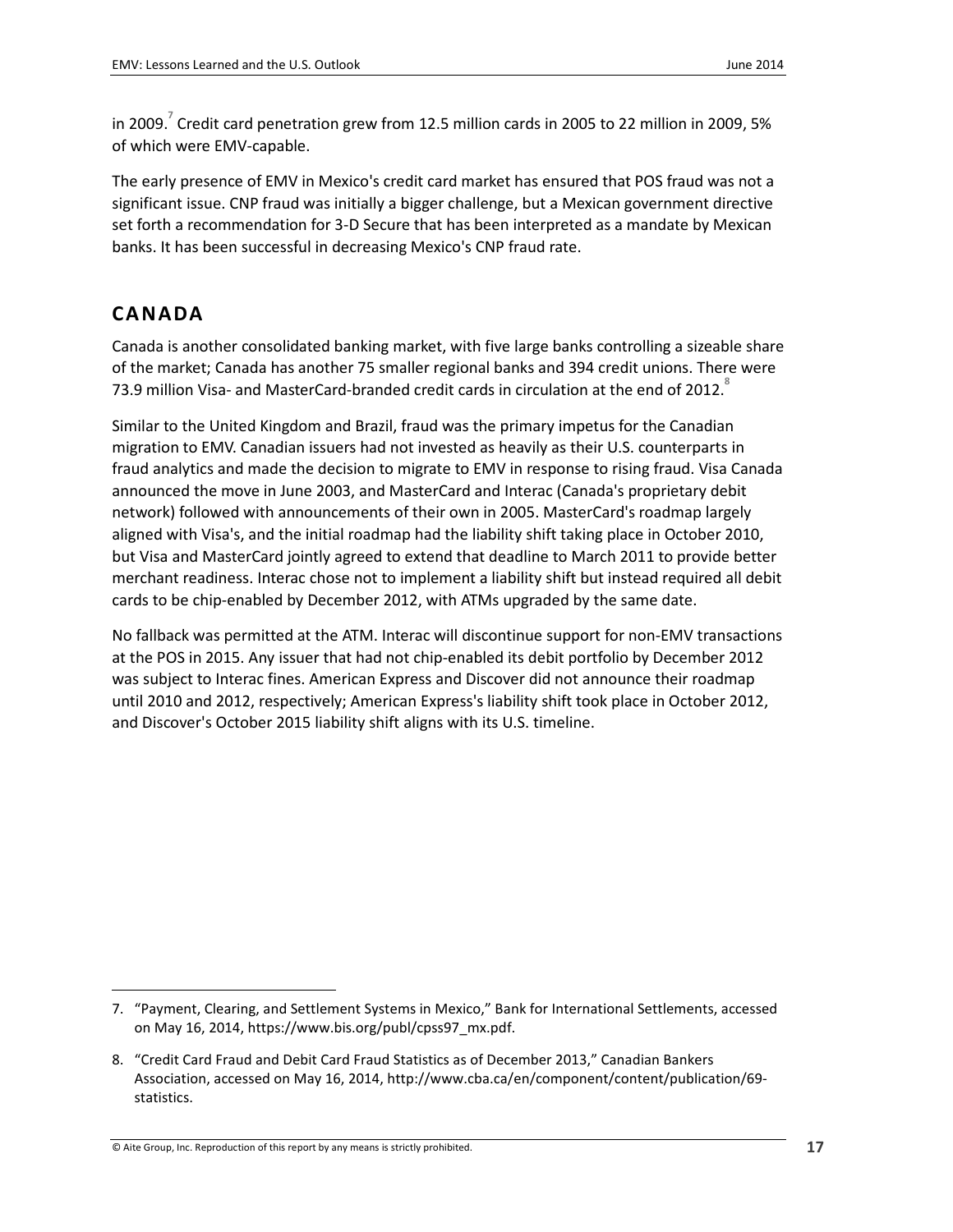A 12-month trial took place in 2007, and full rollout began in October 2008. In a sharp departure from the approach taken in Australia and the U.K., chip-and-PIN technology was mandatory from the outset. Fallback to mag stripe was not an option, resulting in a fair amount of disruption to the consumer experience. One issuer that did not yet have the infrastructure to fully enable resetting PINs via the interactive voice response (IVR) system and ATM saw its transaction volume dip as a result of forgotten PINs and declines at the POS.

Canada's experience was consistent with that of the United Kingdom—counterfeit and lost/stolen fraud enjoyed a 54% decline from the inception of the migration in 2008 through 2013, while CNP saw a corresponding increase, jumping a whopping 133% over the same time period (Figure 10).





Source: Canadian Bankers Association

The Canadian Bankers Association did not begin to track cross-border counterfeit fraud separately from domestic counterfeit losses until 2010. Data collected since then show that cross-border credit card counterfeit fraud rose by 88%, while domestic counterfeit fraud decreased by 49%. Fraudulent application fraud more than doubled over the same time period as fraudsters successfully sought other means to perpetrate fraud (Figure 11).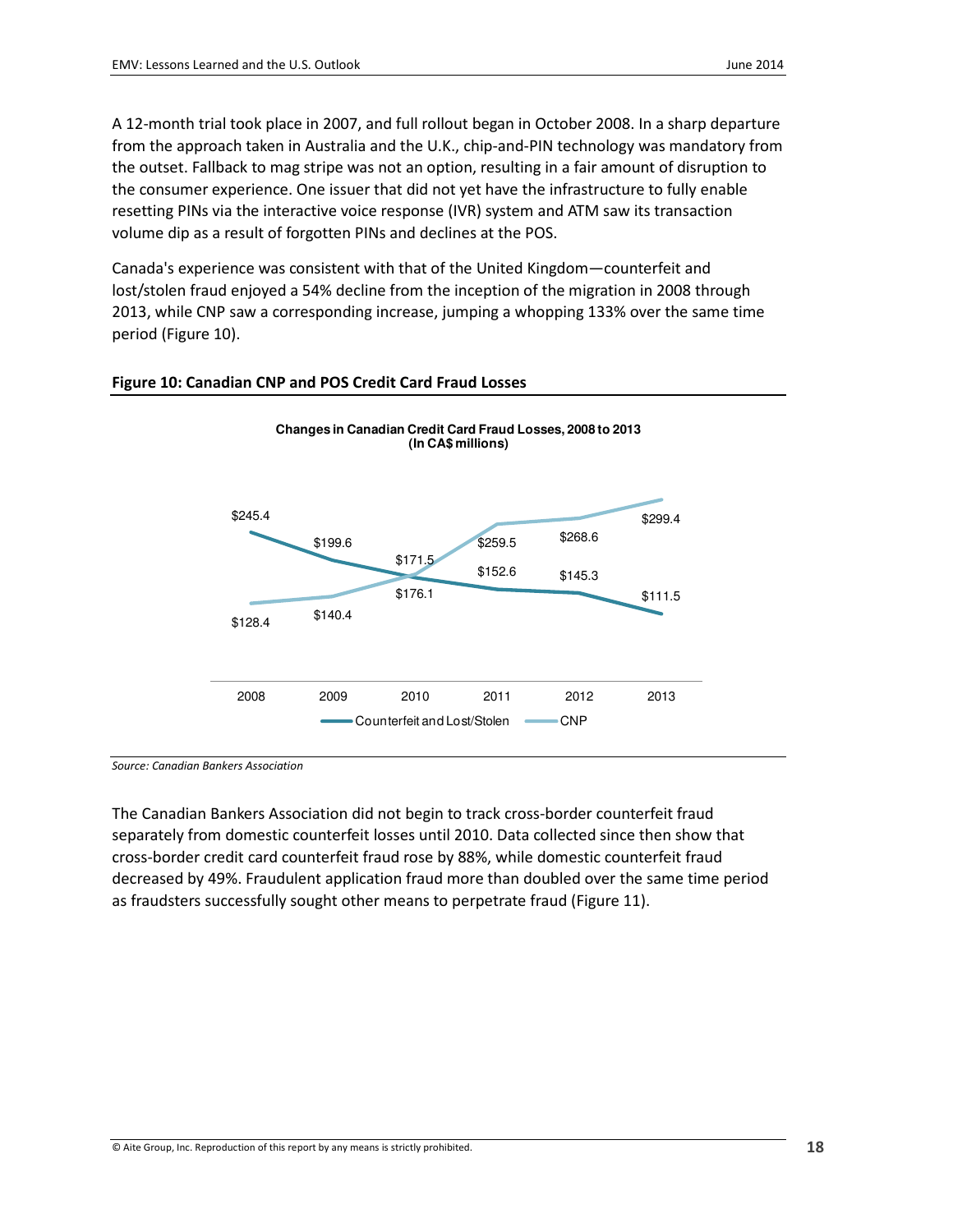

**Change in Canadian Credit Card Fraud Losses,** 

#### Figure 11: Change in Canadian Credit Card Fraud Losses

Source: Canadian Bankers Association

Because Canadian issuers were slower to convert their debit portfolios than they were credit, debit card fraud saw an initial spike as the Canadian credit card migration began, rising 36% from 2008 to 2009. As EMV was deployed to debit, the fraud rates quickly lowered (Figure 12).

#### Figure 12: Interac Fraud



Source: Interac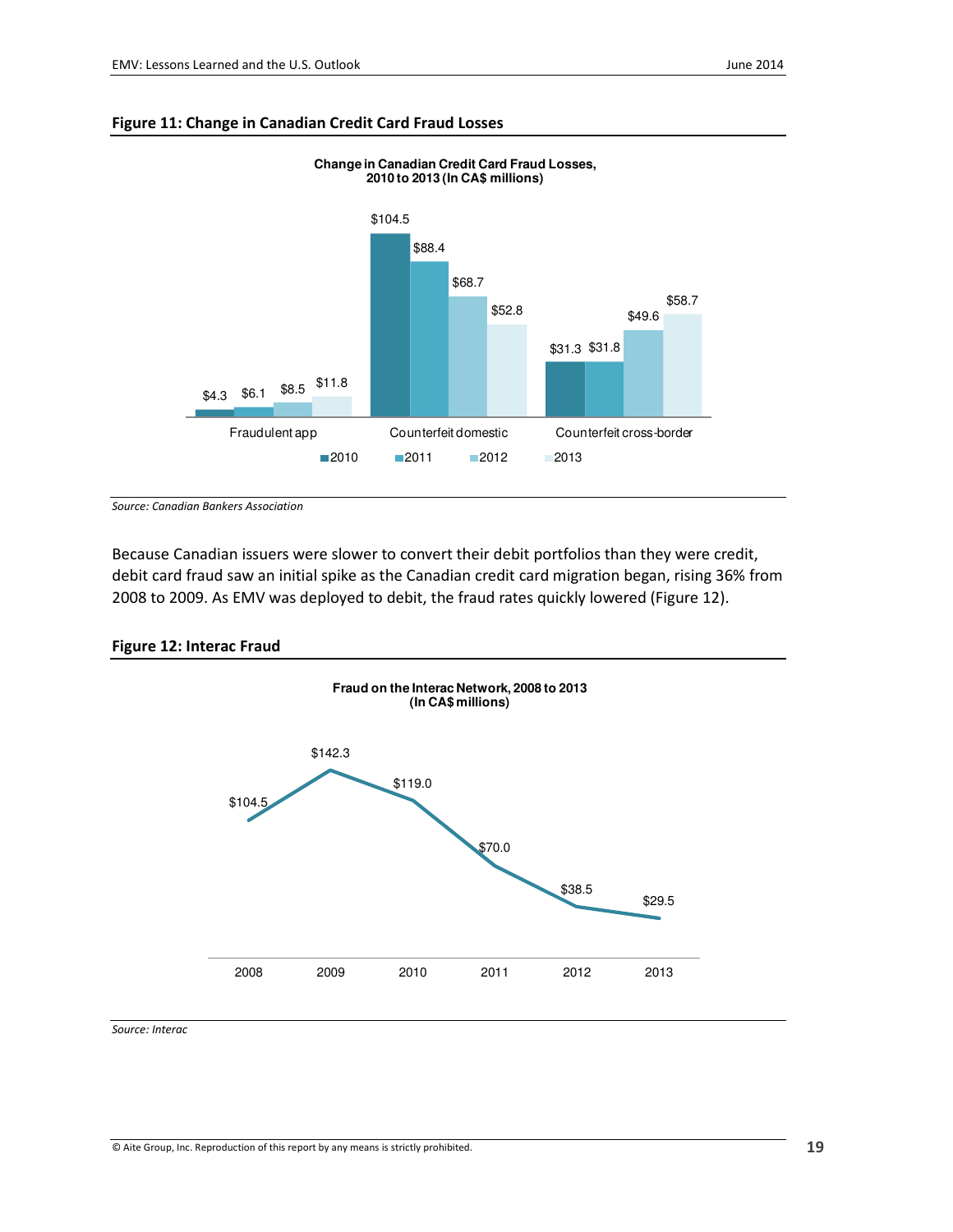## THE U.S. MIGRATION

Because the United States has lagged other countries in migrating to EMV, issuers interviewed for this report cite significant increases in U.S. counterfeit card fraud over the last two to three years. Counterfeit card fraud now represents 37% of U.S. card fraud losses, and aggregate fraud rates have doubled from five basis points in 2007 to 10 basis points in 2014 (Figure 13). For this reason and others, in early 2014 MasterCard and Visa reaffirmed their commitment to the October 2015 liability shift date.



#### Figure 13: Breakdown of U.S. Credit Card Fraud

Source: Aite Group interviews with card executives from 18 of the top 40 U.S. issuers and payment networks, April and May 2014

## THE COMPLEXITIES OF DEBIT

The Durbin amendment requirement that all debit cards be able to support at least two debit networks and enable merchant routing choice further complicates an already complex migration. When an EMV card interfaces with a terminal, the first step is to select the appropriate application on the chip to facilitate the card routing. Each application has at least one unique application identifier (AID), a 16-byte numerical string that helps identify the application provider (e.g., Visa, MasterCard, Star) as well as distinguish between the different network products that are supported (e.g., Visa credit versus Visa Interlink).

Chip cards are issued with the appropriate applications preloaded, and when terminals are deployed, they must be configured to accept the AIDs associated with all supported networks. With 18 U.S. debit networks, this presented the theoretical possibility that issuers would have to preload multiple sets of technology on their debit card chips in order to maintain their option to change debit network relationships. This would significantly increase the cost and memory

© Aite Group, Inc. Reproduction of this report by any means is strictly prohibited. 20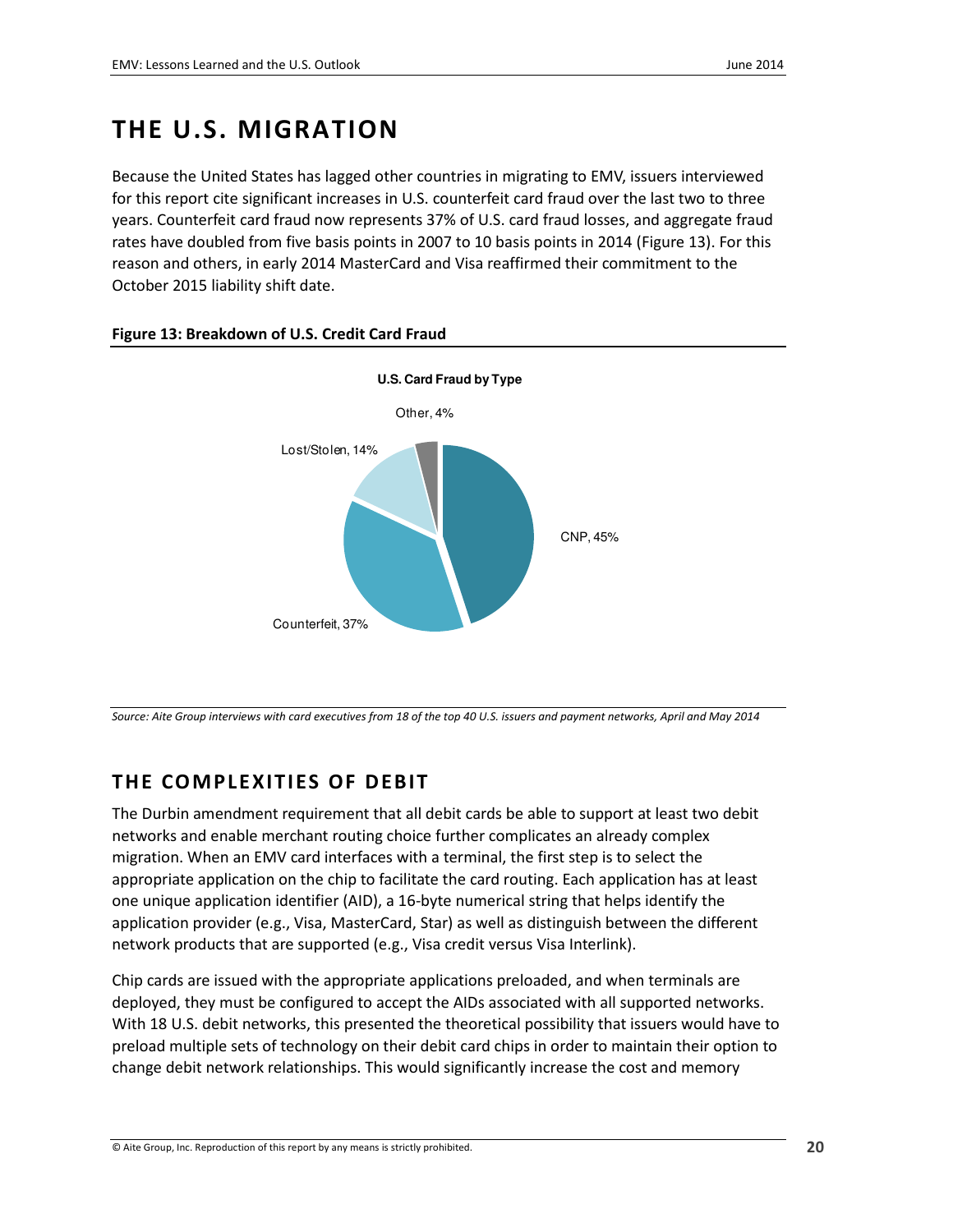requirement of the chip as well as the complexity of deployment. Alternatively, the issuer would have to reissue the entire card population if it wanted to change its debit network affiliation.

To address this issue, issuers and merchants alike urged the debit networks to align around a common debit AID that could be used for all debit networks. This common AID would prompt the merchant's processor to perform an automated lookup to determine which network the merchant prefers, emulating the current network selection environment. While simple in concept, the devil is in the details. Via the EMV Migration Forum, a committee established to serve as an industry round-table to provide for a more efficient, effective migration to EMV, the industry negotiated for nearly two years before it came up with a workable solution, which it now has. This solution will work whether or not the merchant challenge to Regulation II is upheld by the Supreme Court, thus putting an end to an important point of uncertainty with regard to the U.S. migration.

### U.S. TRAJECTORY

October 2015 is just 17 months away, and issuers and merchants alike have a lot of work to do between now and then. While many U.S. issuers began issuing EMV-enabled credit cards to international travelers as early as 2010, very few FIs have begun general issuance. The uncertainty caused by Judge Leon's July 2013 ruling slowed many issuers' planning processes, while others are seeking to strike the right balance between putting cards in the market too early (and risking the additional cost of reissuance in the event of future data breaches) and putting cards in the market too late. As one interviewee aptly put it, the migration is like a game of musical chairs. No bank wants to be the last one relying on the mag stripe, because the fraudsters will soon find out, and losses will soar.

The experience of other countries has shown, however, high rates of fraud losses are a powerful motivator, as is the specter of legislative interference. Legislators in California have already taken the matter into their own hands, and there is a bill before the California Senate, SB 135, that would mandate EMV in California by April 2016. With much of the Durbin-related uncertainty in the past, many issuers are now moving aggressively to get chip-enabled cards in the market ahead of the October 2015 liability shift date. As shown in Figure 14, eight FIs interviewed will begin general issuance by late 2014, while three will begin in Q1 2015.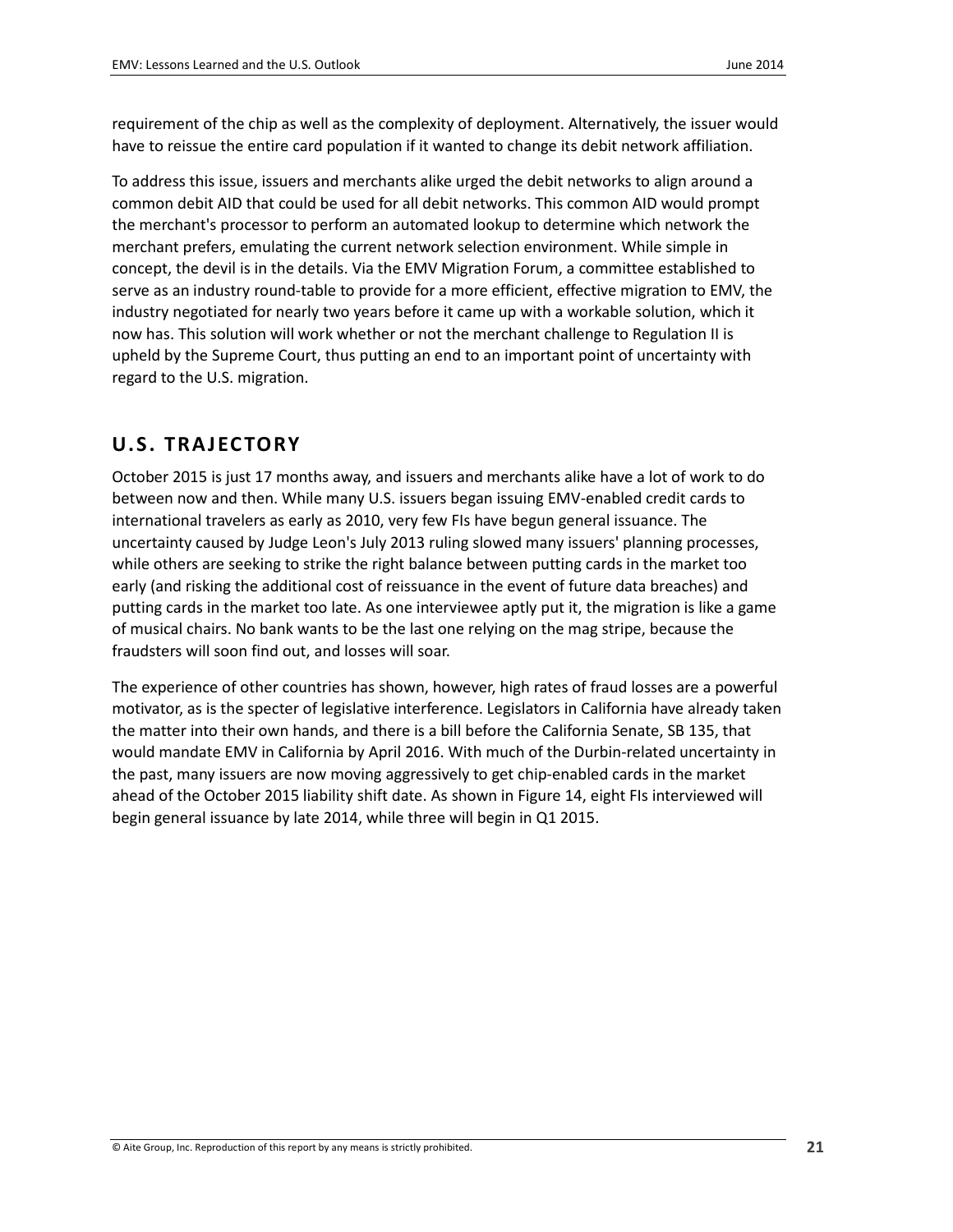#### Figure 14: Planned Timeline for EMV Deployment



**U.S. Issuers' Planned Timelines for EMV General Issuance, 2013 to Q3 2015 (n=17)**

Source: Aite Group interviews with card executives from 18 of the top 40 U.S. issuers and payment networks, April and May 2014

The larger issuers will be more aggressive with their deployment time frame, as shown in Table B, which provides an overview of the percentage of their credit card portfolio issuers plan to have deployed by the liability shift date. The supply chain may thwart some of these plans; plastics manufacturers, card personalization shops, and the other vendors in the card production process have finite capacity, which will be pushed to its limits if issuers stick to the timelines below.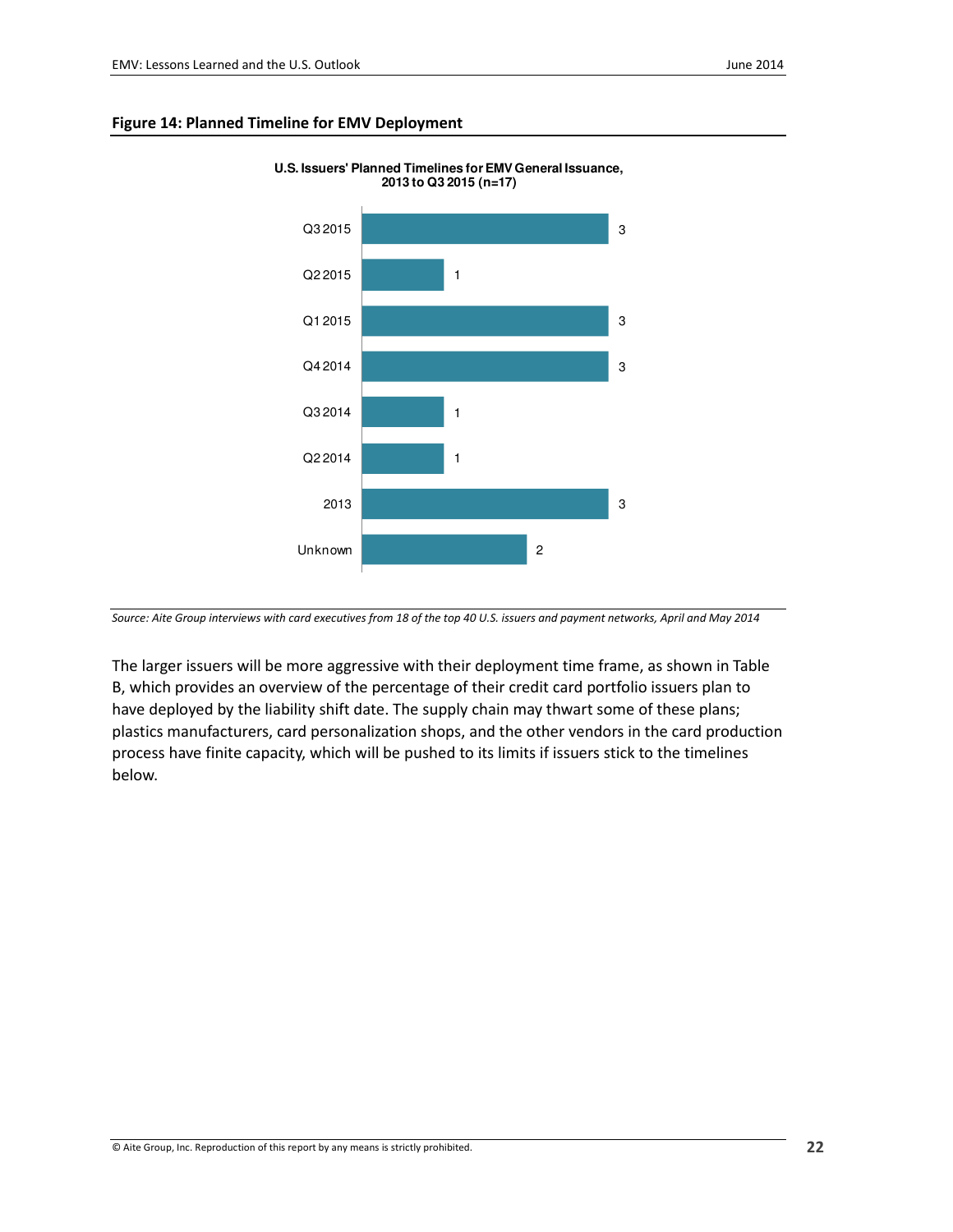| <b>FI</b> size | Portfolio deployment % by<br>October 2015      | <b>FI</b> size | Portfolio deployment % by<br>October 2015                      |
|----------------|------------------------------------------------|----------------|----------------------------------------------------------------|
| <b>Top 10</b>  | 80%                                            | #11 to 20      | Undecided                                                      |
| <b>Top 10</b>  | 100%                                           | #11 to 20      | Undecided                                                      |
| <b>Top 10</b>  | 33% to 50%                                     | #11 to 20      | 100%                                                           |
| <b>Top 10</b>  | 60% to 80%                                     | #21 to 30      | 10% to 20% (highest risk, equating<br>to 60% of exposure risk) |
| <b>Top 10</b>  | Undecided                                      | #21 to 30      | Unknown                                                        |
| <b>Top 10</b>  | 50% (representing 95% of<br>active purchasers) | #21 to 30      | 100%                                                           |
| <b>Top 10</b>  | Unknown                                        | #31 to 40      | 5% or less                                                     |
| #11 to 20      | 100%                                           | #31 to 40      | Undecided                                                      |
| #11 to 20      | 50% to 75%                                     | #31 to 40      | Undecided                                                      |

Table B: Percentage of Credit Card Portfolio Deployed by October 2015

Source: Aite Group interviews with card executives from 18 of the top 40 U.S. issuers and payment networks, April and May 2014

#### CARDHOLDER VERIFICATION MECHANISM

The majority of U.S. FIs interviewed are looking primarily to chip and signature as their preferred CVM for credit card (Figure 15), while nearly all issuers interviewed plan to use chip and PIN as the preferred debit CVM. There are a number of drivers for this choice:

- Customer experience: The desire to maintain a seamless transaction experience is a consideration cited by the majority of FIs interviewed. Confusion over the PIN process, forgotten PINs, and inconsistent PIN reset capabilities have all been challenges in previous migrations, which for some FIs directly resulted in declining transactions as their card was sent to the back-of-wallet. If a card is issued as PIN preferred, consumers can't simply hit the cancel button if they forget their PIN and sign for the transaction instead; in this environment, it's no PIN, no transaction. As many FIs weigh their business case, the potential for customer attrition outweighs the opportunity to reduce lost/stolen fraud.
- Relative ease of implementation: The issuance of cards preferring online PIN requires upgrades to the supporting infrastructure in order to make the PIN workable for consumers. PIN mailers need to be sent to notify the consumer of their initial PIN. IVR systems and ATMs need to be upgraded to support PIN resets. Some processing systems aren't capable of supporting online PIN validation, requiring either upgrades to the system or an offline PIN implementation, which has its own set of infrastructure upgrade requirements and additional ongoing overhead. Consumers need to be educated. All of this adds a considerable amount of work to an already tight deployment timeline.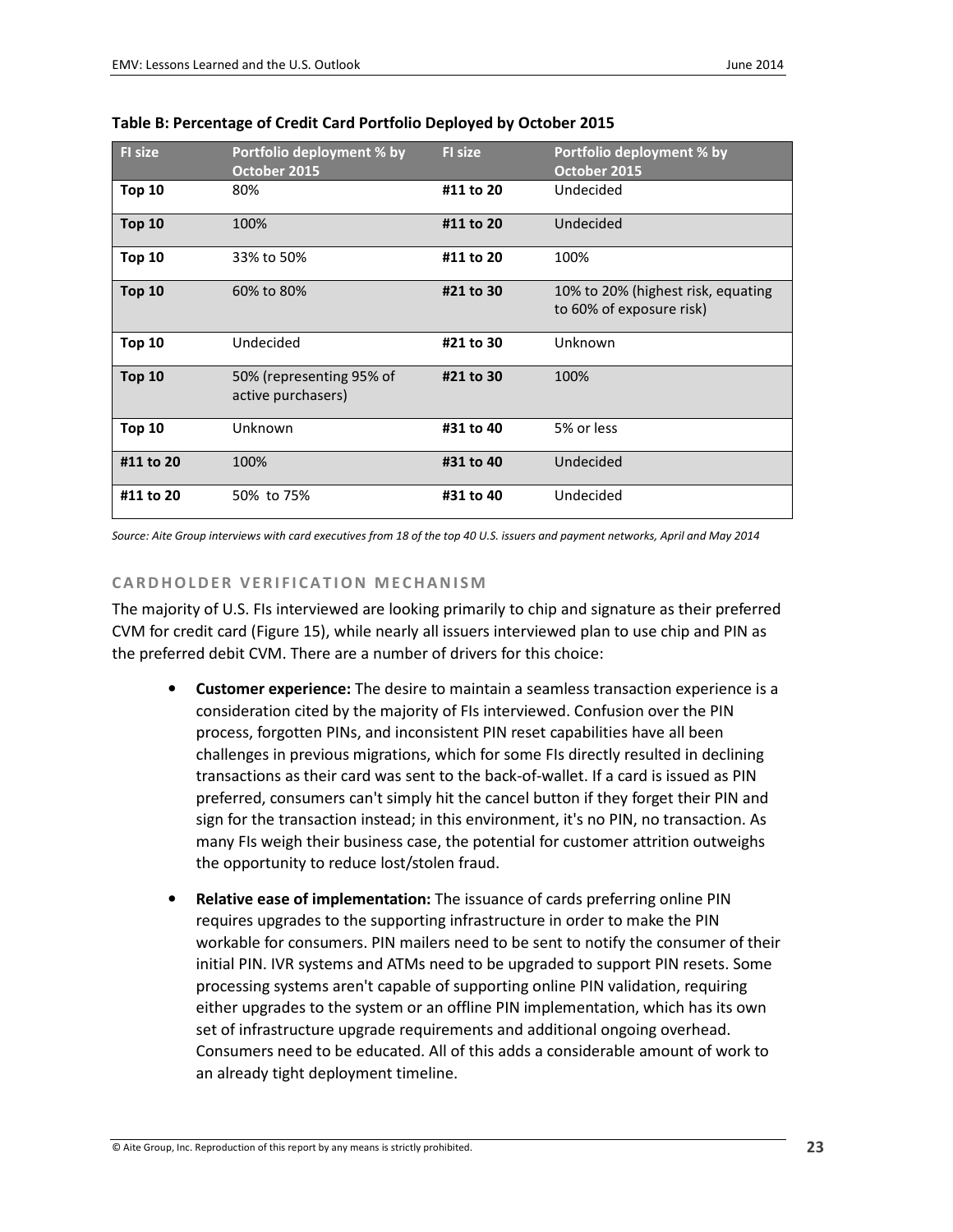- Reduced cost: The overhead associated with the use of PIN for credit card also has incremental one-time and ongoing costs, which chip and signature does not entail.
- Increased use of No CVM: The card networks have increasingly pushed terminal manufacturers and acquiring banks overseas to include the option to initiate a transaction without a cardholder verification mechanism such as PIN or signature (i.e., No CVM). With No CVM as an option, chip-and-signature cards increasingly work in a variety of environments, even unmanned kiosks. One issuer reported that its international travel EMV pilot relied on chip and signature, and the increased use of No CVM addressed 95% of the prior rejection issues. No CVM will also be the preferred method in the United States for contactless transactions less than US\$50.
- Pain points: Contrary to the case in the U.K., where counterfeit fraud and lost/stolen fraud were roughly even at the outset of the migration, counterfeit fraud is far more problematic for U.S. issuers. Under Visa's rules, issuers remain responsible for lost/stolen fraud regardless of which CVM is deployed.

Many issuers acknowledged that the post-EMV environment will be dynamic, and they plan to keep a close eye on fraud patterns and consumer sentiment. If there is another watershed event such as the Target breach, and consumers start clamoring for the PIN, issuers will respond. One top 10 FI has card stock that is PIN-capable in order to facilitate an easy transition should consumer demand for PIN surge, but this issuer's initial deployment will be chip and signature.

> **Preferred Credit Cardholder Verification Method (N=18)**



#### Figure 15: Planned Preferred Cardholder Verification Method

Source: Aite Group interviews with card executives from 18 of the top 40 U.S. issuers and payment networks, April and May 2014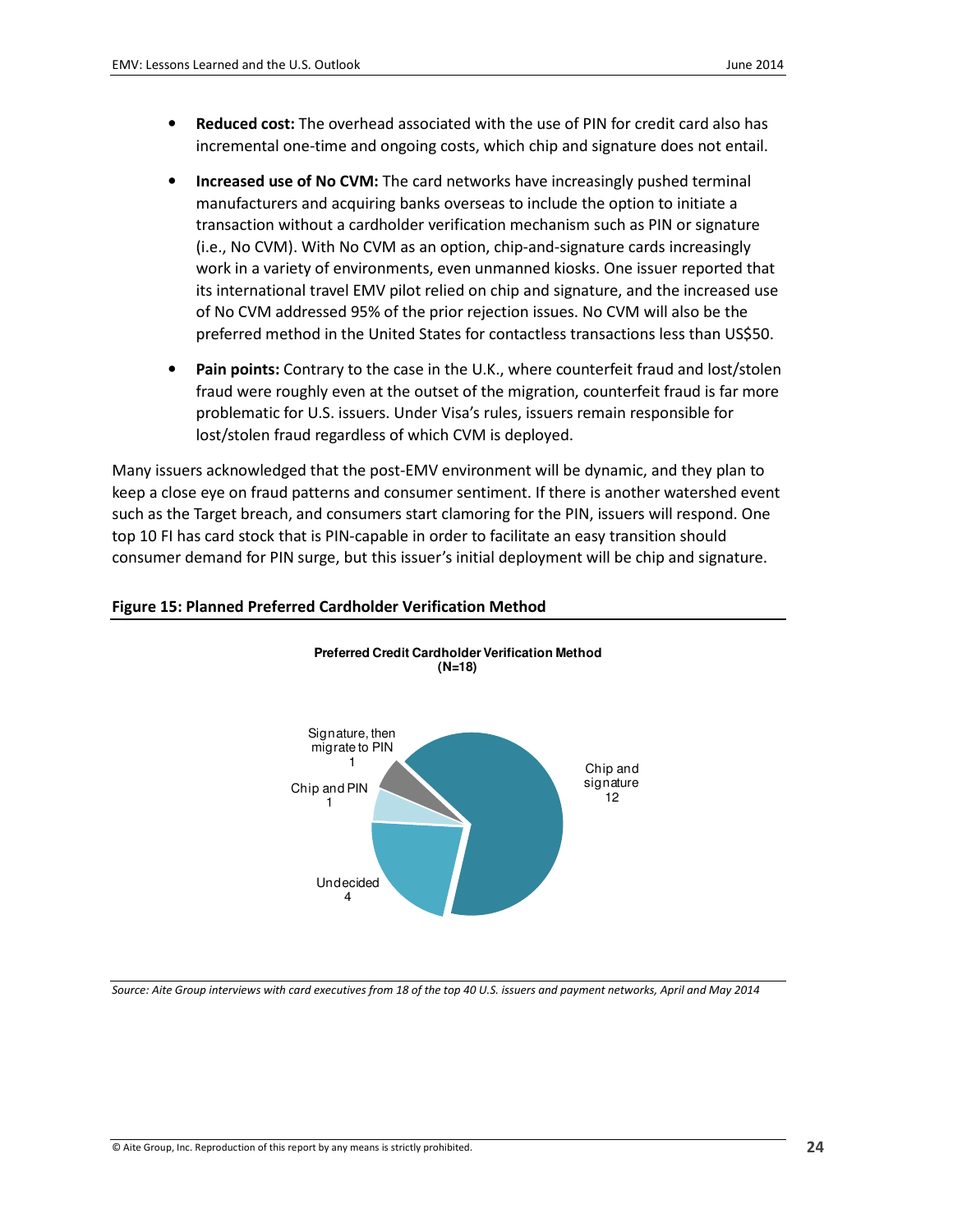#### CONTACT CHIP VS. DUAL-INTERFACE CHIP

The market is a bit wary of initially deploying dual-interface chips, which can facilitate either contact or contactless transactions (Figure 16). Those issuers that plan to deploy dual interface see it as a migration path to mobile payments, as well as a competitive differentiator. Issuers that plan to start with contact-only cite a desire to keep the initial deployment as streamlined as possible, given the rapidly approaching liability shift date. As one issuer aptly put it: "We'll go to market with plain vanilla, then we'll think about adding the toppings." Other issuers are planning to go with the somewhat cheaper contact chip out of the gate because they do not believe that the merchant infrastructure will be in place in 2015 to support widespread use of contactless technology. Some issuers are hedging their bets, going to market with contact chip for the majority of their cards but deploying dual interface for select portfolios.



#### Figure 16: FIs' Planned Use of Contact Chip vs. Dual-Interface Chip

Source: Aite Group interviews with card executives from 18 of the top 40 U.S. issuers and payment networks, April and May 2014

#### CREDIT CARDS WILL COME FIRST

Credit cards will be the first recipients of the EMV chip, but debit cards will closely follow (Figure 17). The majority of FIs interviewed say that credit cards will come first, primarily due to the increased complexity associated with debit's dual routing provisions. In addition, many debit networks do not yet have their specifications published, owing in part to the delayed solution of the debit AID issue. Most FIs do not expect the debit migration delay to be significant, however, for fear of a fraud shift to debit.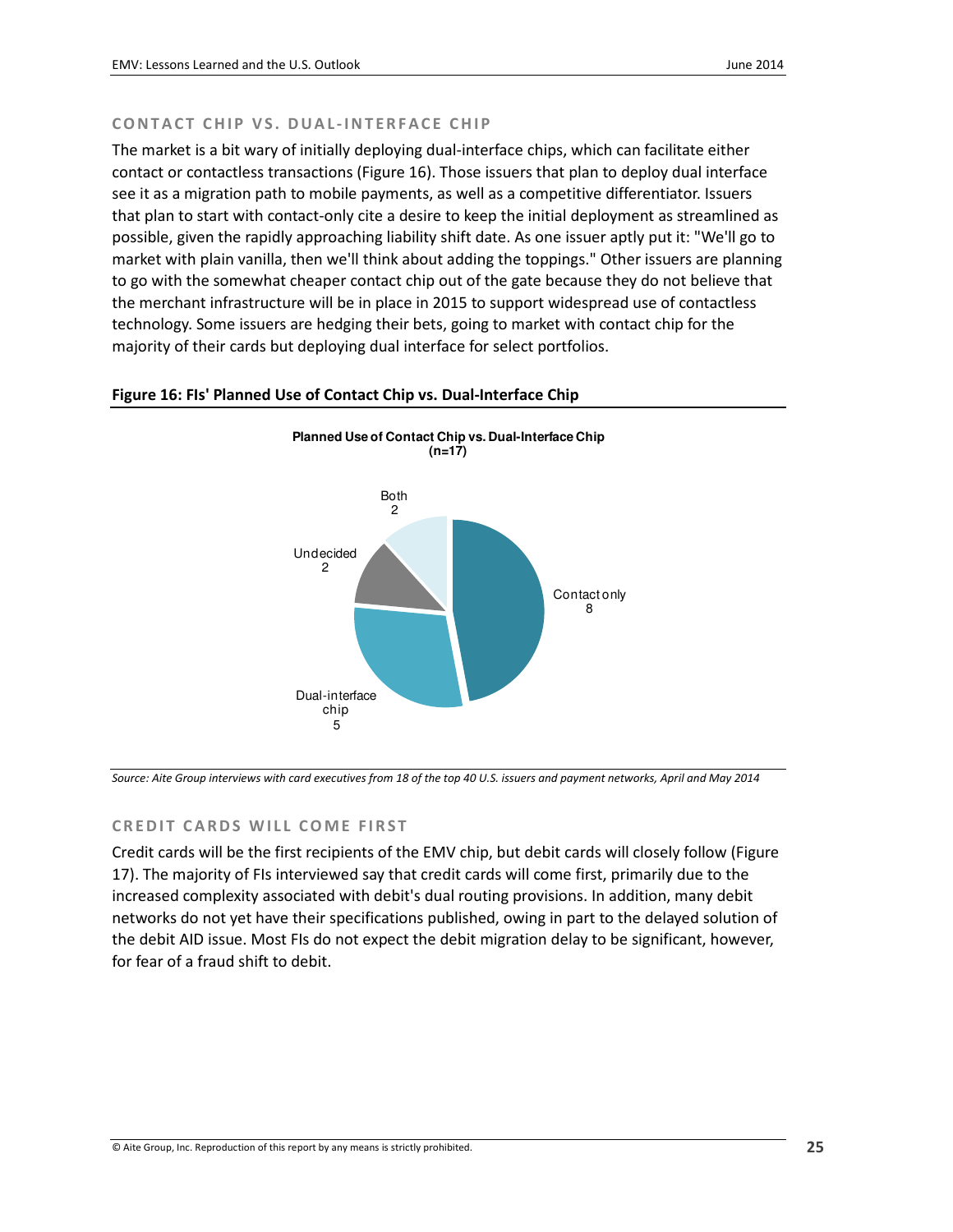#### Figure 17: Portfolio Prioritization for EMV Migration



Source: Aite Group interviews with card executives from 18 of the top 40 U.S. issuers and payment networks, April and May 2014

Figure 18 and Figure 19 show the projected EMV upgrade time frame of the 1.1 billion networkbranded credit and debit cards in the U.S. market.

#### Figure 18: Projected Network-Branded Credit Cards With EMV Capability



**Percentage of U.S. Credit Cards With EMV Capability, 2012 to e2017** 

Source: Aite Group interviews with card executives from 18 of the top 40 U.S. issuers and payment networks, April and May 2014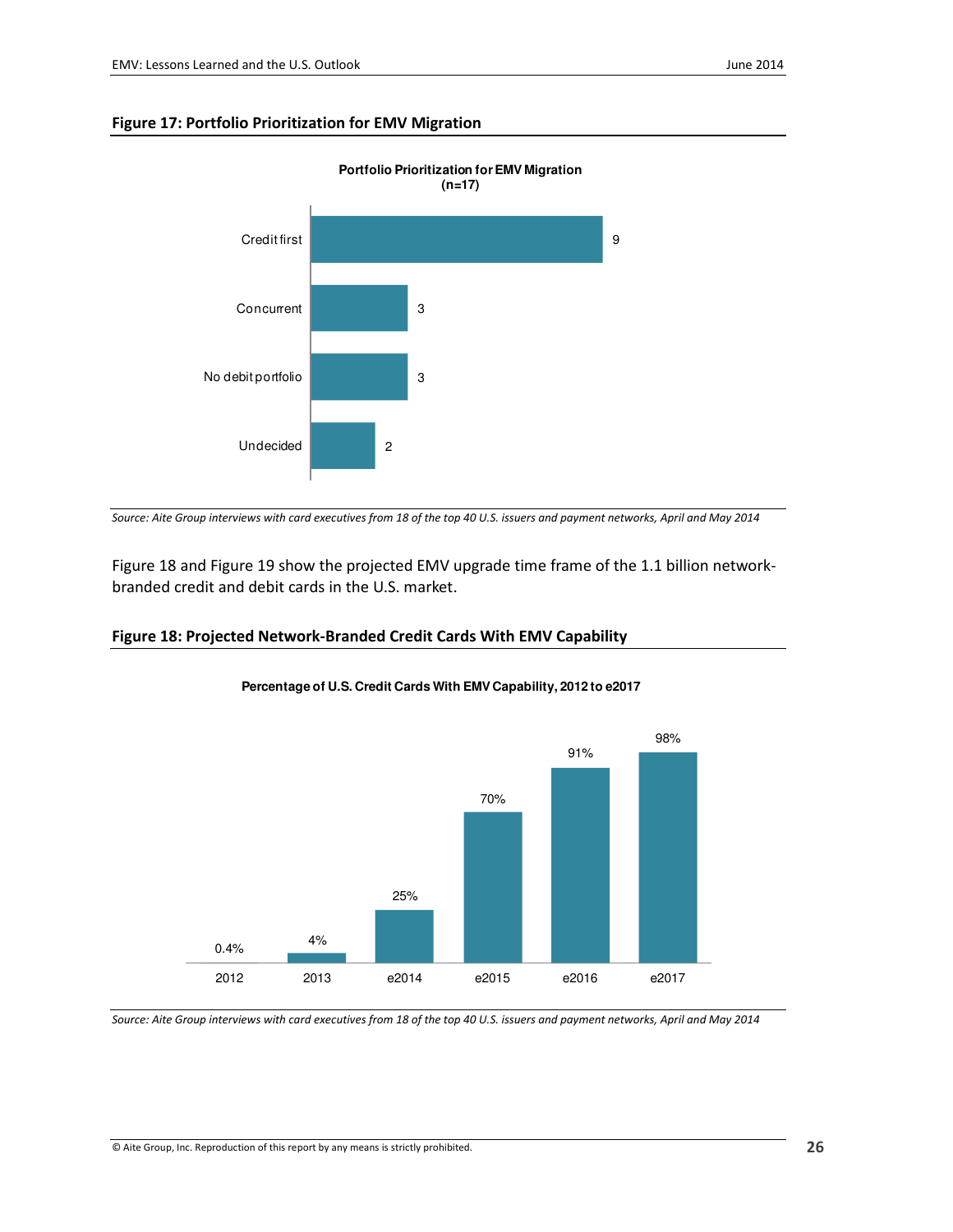#### Figure 19: Projected Network-Branded Debit Cards With EMV Capability



**Percentage of U.S. Debit Cards With EMV Capability, 2012 to e2017**

### POST-EMV U.S. FRAUD ENVIRONMENT

So how will the U.S. migration to EMV impact fraud? As in other markets, CNP fraud will increase as fraudsters use stolen card data and other tactics in the online channel. While the increase in CNP fraud has the potential to be even more extreme than other countries experienced, increased investments over the last couple of years in fraud-prevention technologies by issuers and merchants will help blunt the impact (Figure 20). Many issuers interviewed either have or are planning to invest in fraud-prevention technologies such as transactional alerts, risk-based authentication for 3-D Secure, tokenization, or other CNP fraud mitigation technologies ahead of the liability shift date.

Source: Aite Group interviews with card executives from 18 of the top 40 U.S. issuers and payment networks, April and May 2014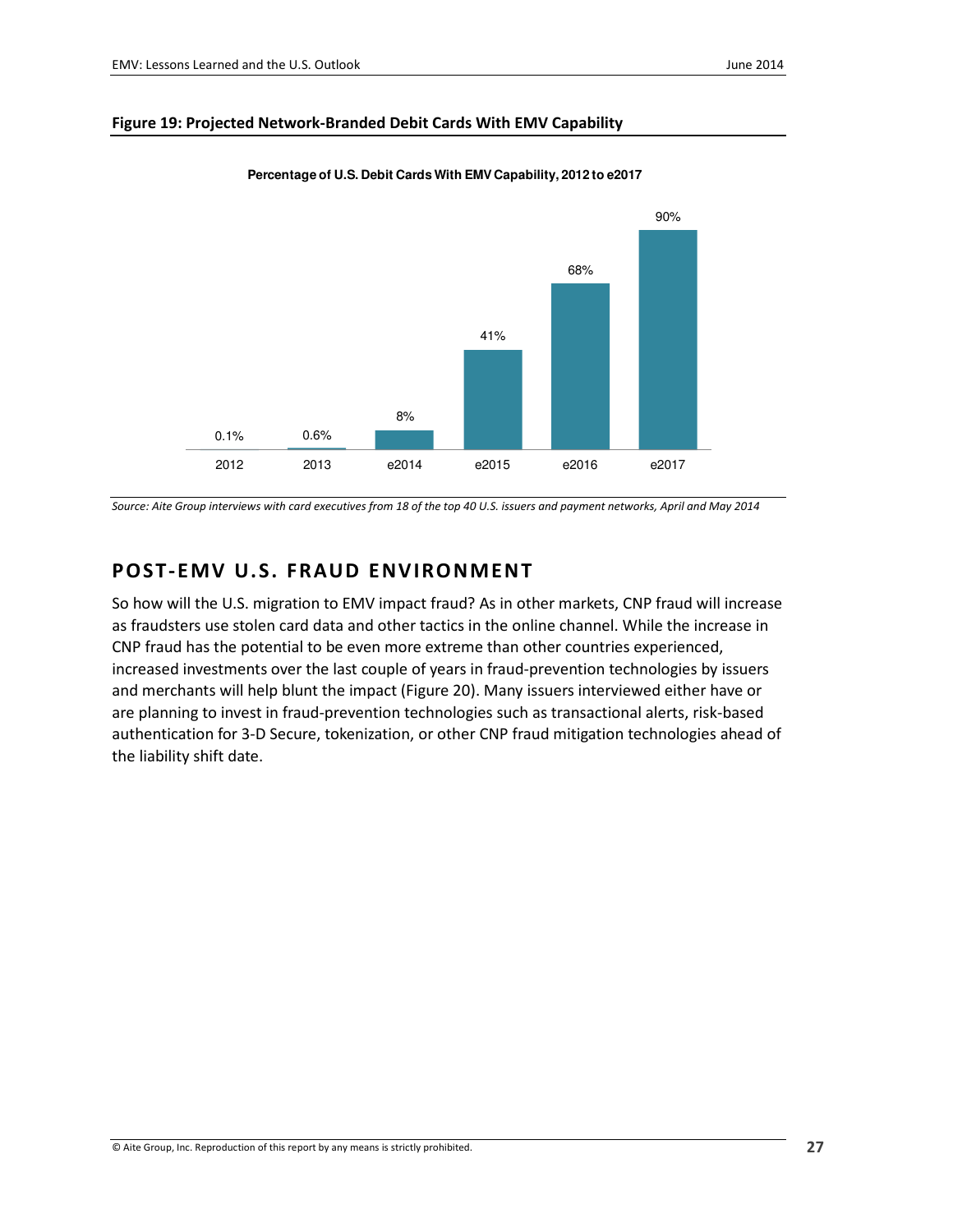#### Figure 20: U.S. CNP Credit Card Fraud Losses



Source: Aite Group interviews with card executives from 18 of the top 40 U.S. issuers and payment networks, April and May 2014

Card-present fraud, which has risen 31% from 2011 to 2013, will be effectively addressed by EMV. Lost/stolen levels will remain at roughly the same level as today, since most issuers are going to market with chip and signature as the primary CVM, while counterfeit card fraud losses will see a significant decline (Figure 21).





Source: Aite Group interviews with card executives from 18 of the top 40 U.S. issuers and payment networks, April and May 2014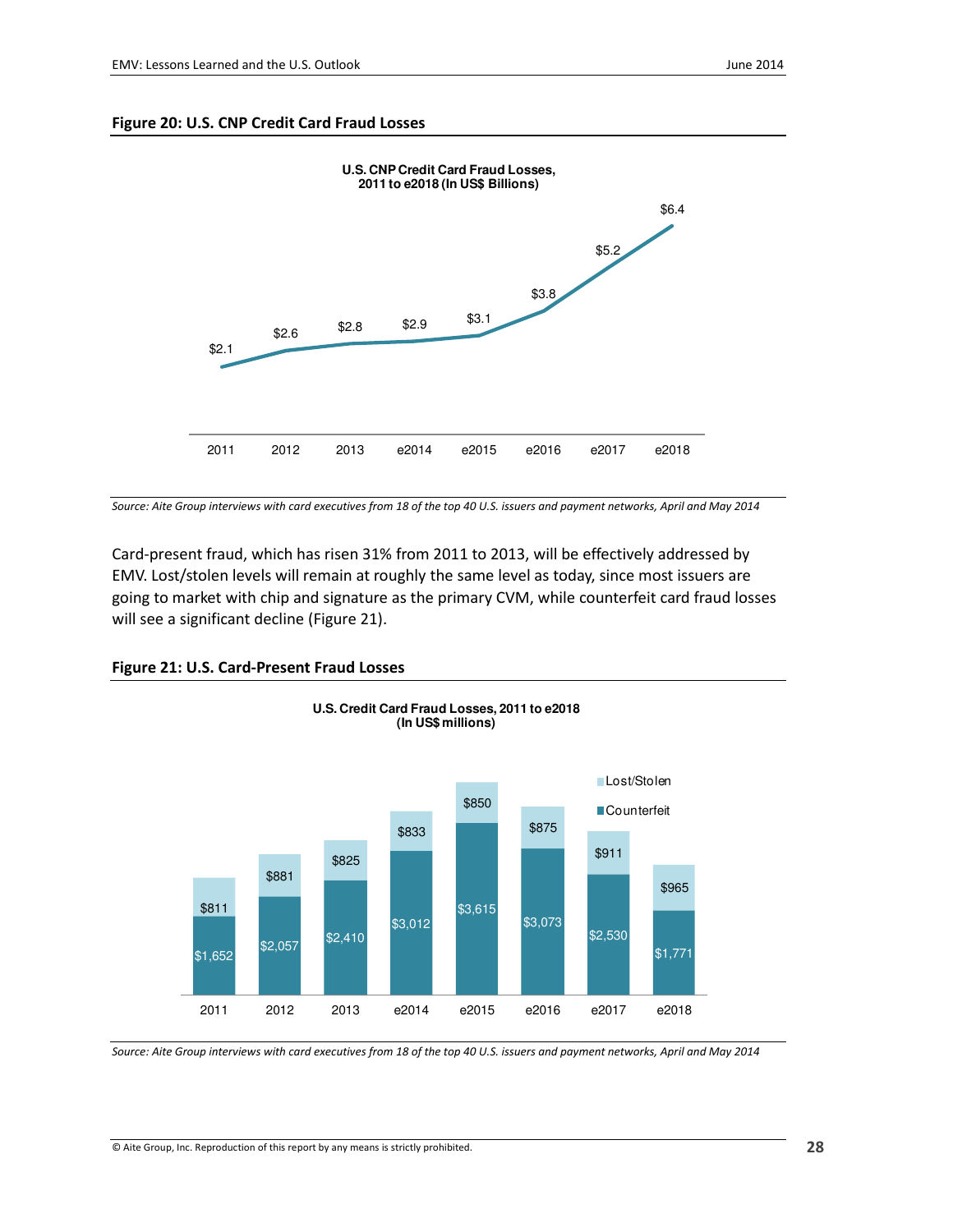## **CONCLUSION**

Taking the world's largest card market from mag stripe to EMV is a massive undertaking, and the 17 months before the liability shift takes effect will pass by quickly. Here are a few recommendations for issuers, based on lessons learned from other countries:

- Consider the migration paths for fraud. As the EMV deployment progresses, fraudsters will adapt their tactics. With the ATM and fuel dispenser liability shifts one to two years after the POS liability shift, issuers should expect to see fraud attempts ramp up considerably in both of these environments. Social engineering, card theft at the ATM, application fraud, and of course CNP fraud will also see sharp increases; issuers will need to adjust their fraud defenses accordingly.
- Don't underestimate the consumer and merchant education challenge. People are creatures of habit, and the process of changing their behaviors is rarely painless. With two different CVMs in the U.S. market, the confusion will be heightened; issuers will need to educate consumers and merchants about the need to dip rather than swipe as well as explain why some credit cards prompt for PIN and others do not.
- Set achievable goals for your initial migration. Given the complexity of the EMV migration and the rapidly approaching liability shift date, copying the strategy taken by FIs in many other countries and starting with the basics, assessing the market response, and expanding the use of the EMV chip from there appears to be the prudent course of action.
- **Look to third-party expertise.** One benefit of being the last G-20 country to migrate to EMV is that many experts have already guided FIs in other countries through the process. Consider outsourcing portions of your EMV support infrastructure, at least initially, to streamline the implementation process and help with the knowledge transfer.
- Adjust your fraud mitigation strategies. Many countries saw a spike in card-present fraud as the migration took place. Given the prolonged period during which the U.S. transition will occur, issuers will need to have multiple fraud analytic models deployed, reflective of the wide variety of POS payment scenarios that will exist. They will need to have technology that can detect new fraud patterns and adjust rapidly.
- **Don't delay.** If your FI has not begun working on its migration plan, it is imperative that it does so now. The industry is moving, and FIs that lag will suffer increased fraud rates as fraudsters focus their attacks on the weakest link in the chain.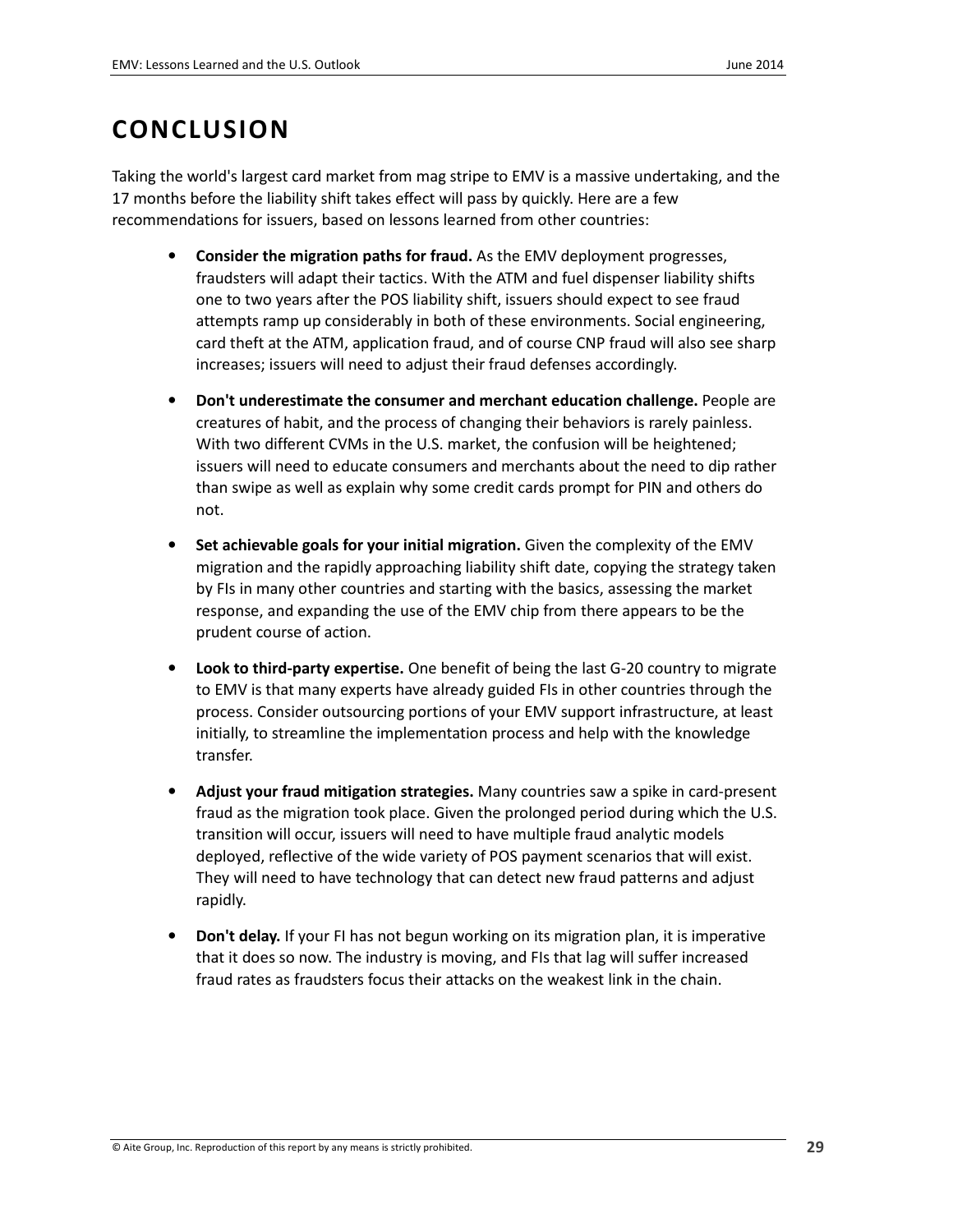## RELATED AITE GROUP RESEARCH

POS EMVy: Making the Mobile POS Work in Europe, January 2014.

How Long Will It Take? EMV and NFC Reterminalization in the United States, July 2013.

EMV: A Roadmap and Guidebook for the U.S. Market, June 2013.

3-D Secure: Poised to Live Long and Prosper, March 2013.